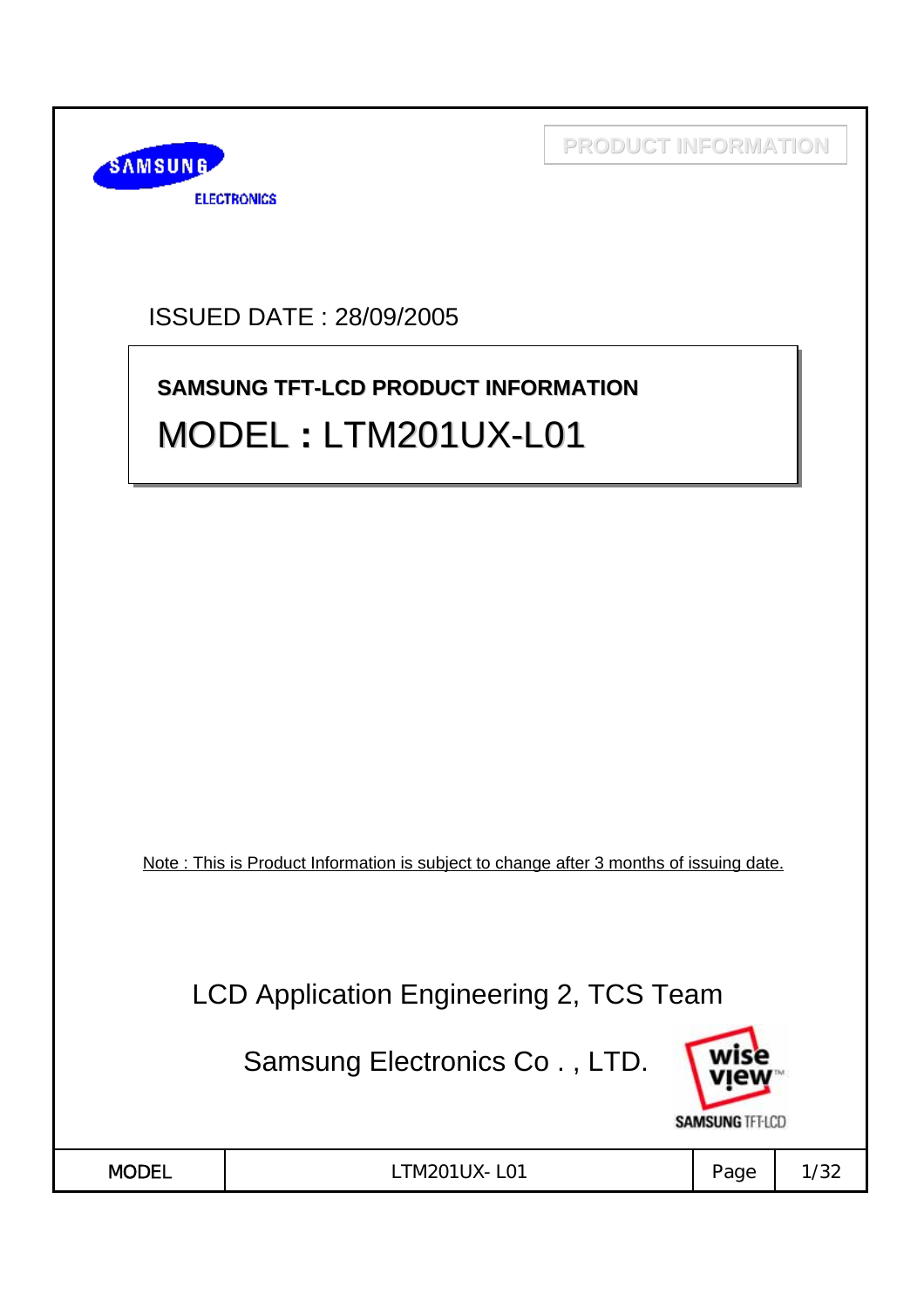## **Contents PRODUCT INFORMATION**

| 3.1 TFT LCD Module<br>3.2 Back Light Unit                             |                                                                                                                                                                                                                                             |      |      |
|-----------------------------------------------------------------------|---------------------------------------------------------------------------------------------------------------------------------------------------------------------------------------------------------------------------------------------|------|------|
| 4.1 TFT LCD Module<br>4.2 Back Light Unit                             |                                                                                                                                                                                                                                             |      |      |
|                                                                       |                                                                                                                                                                                                                                             |      |      |
| 5.1 Input Signal & Power<br>5.2 LVDS Interface<br>5.3 Back Light Unit | 5.4 Input Signals, Basic Display Colors and Gray Scale of Each Color                                                                                                                                                                        |      |      |
|                                                                       | 6. Interface Timing -----------------------<br>6.1 Timing Parameters (DE only mode)<br>6.2 Timing Diagrams of interface Signal (DE only mode)<br>6.3 Power ON/OFF Sequence<br>6.4 LVDS Input Characteristics<br>6.5 VDD Power Dip Condition |      |      |
|                                                                       |                                                                                                                                                                                                                                             |      |      |
| 8.1 Handling<br>8.2 Storage<br>8.3 Operation<br>8.4 Others            |                                                                                                                                                                                                                                             |      |      |
| <b>MODEL</b>                                                          | LTM201UX-L01                                                                                                                                                                                                                                | Page | 2/32 |
|                                                                       |                                                                                                                                                                                                                                             |      |      |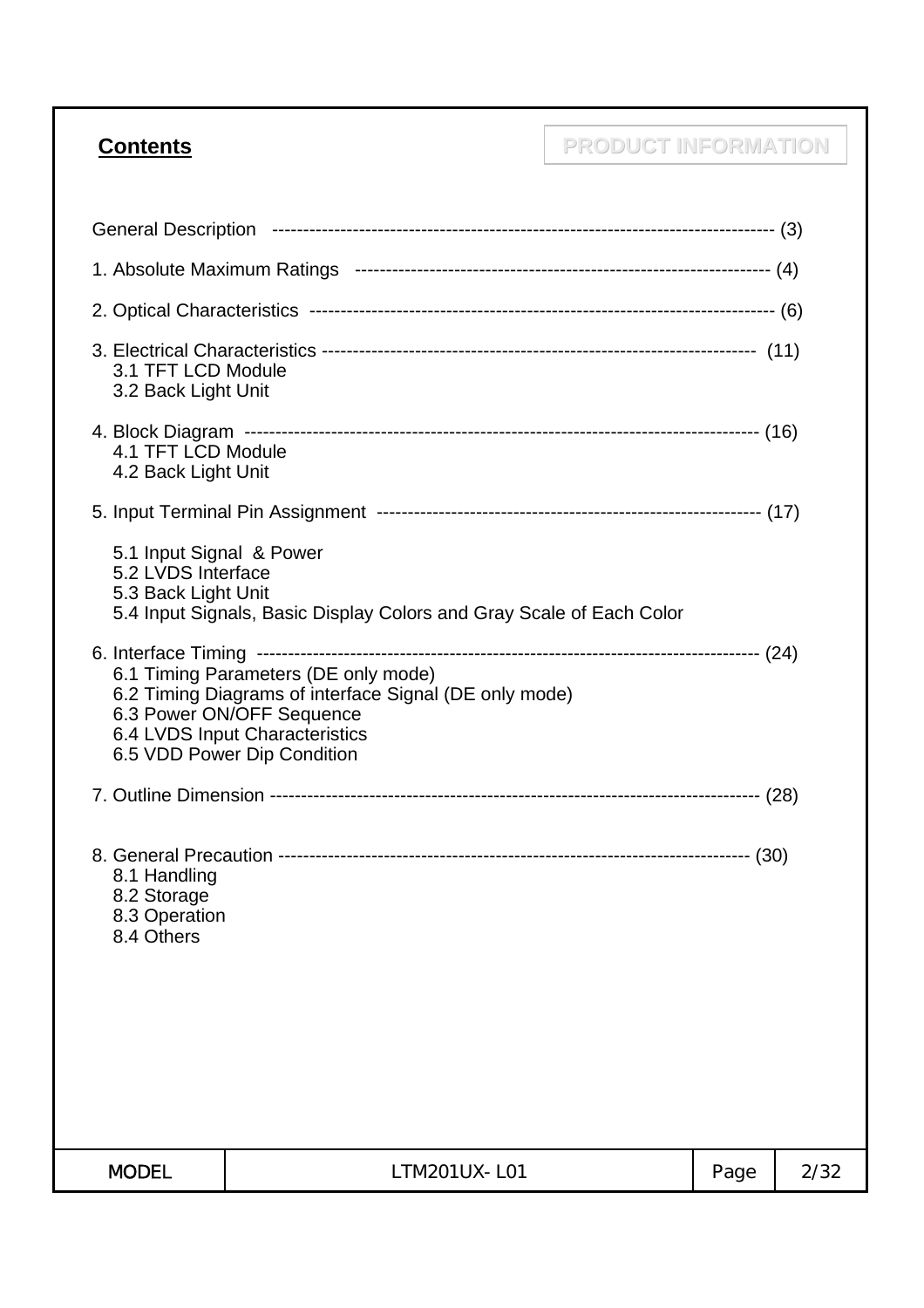#### **General Description**

#### **PRODUCT INFORMATION**

#### **Description**

LTM201UX-L01is a color active matrix liquid crystal display (LCD) that uses amorphous silicon TFT(Thin Film Transistor) as switching components. This model is composed of a TFT LCD panel, a driver circuit and a back light unit. The resolution of a [20.1"] is [1600 x 1200] and this model can display up to [16.7 millions] colors.

#### **Features**

- RoHS compliance (Pb-free)
- TCO'03
- High contrast ratio, high aperture ratio, fast response time
- TN(Twisted Nematic) mode
- 2 dual CCFTs(Cold Cathode Fluorescent Tube)
- DE(Data Enable) mode
- LVDS (Low Voltage Differential Signaling) interface (2pixel/clock)
- COMPACT SIZE DESIGN

#### **Applications**

- Workstation & desktop monitors
- Display terminals for AV application products
- **Monitors for industrial machine**
- \* If the module is used to other applications besides the above, please contact SEC in advance.

#### **General Information**

|              | <b>Items</b>          |                            | Specification               | Unit          | <b>Note</b> |
|--------------|-----------------------|----------------------------|-----------------------------|---------------|-------------|
|              | <b>Pixel Pitch</b>    |                            | $0.255(H) \times 0.255(W)$  | mm            |             |
|              |                       | <b>Active Display Area</b> | $408(H) \times 306(V)$      | <sub>mm</sub> |             |
|              |                       | <b>Surface Treatment</b>   | Haze 44%, Hard-coating (3H) |               |             |
|              | <b>Display Colors</b> |                            | 16.7M (6bits $+$ Hi-FRC)    | colors        |             |
|              | Number of Pixels      |                            | 1600 x 1200                 | pixel         |             |
|              |                       | <b>Pixel Arrangement</b>   | <b>RGB</b> vertical stripe  |               |             |
|              | <b>Display Mode</b>   |                            | Normally White              |               |             |
|              |                       | <b>Power Consumption</b>   | 25.5 Watt (Typ.)            |               |             |
|              | Luminance of White    |                            | 300(Typ.)                   | cd/           |             |
|              |                       |                            |                             |               |             |
| <b>MODEL</b> |                       |                            | LTM201UX-L01                | Page          | 3/32        |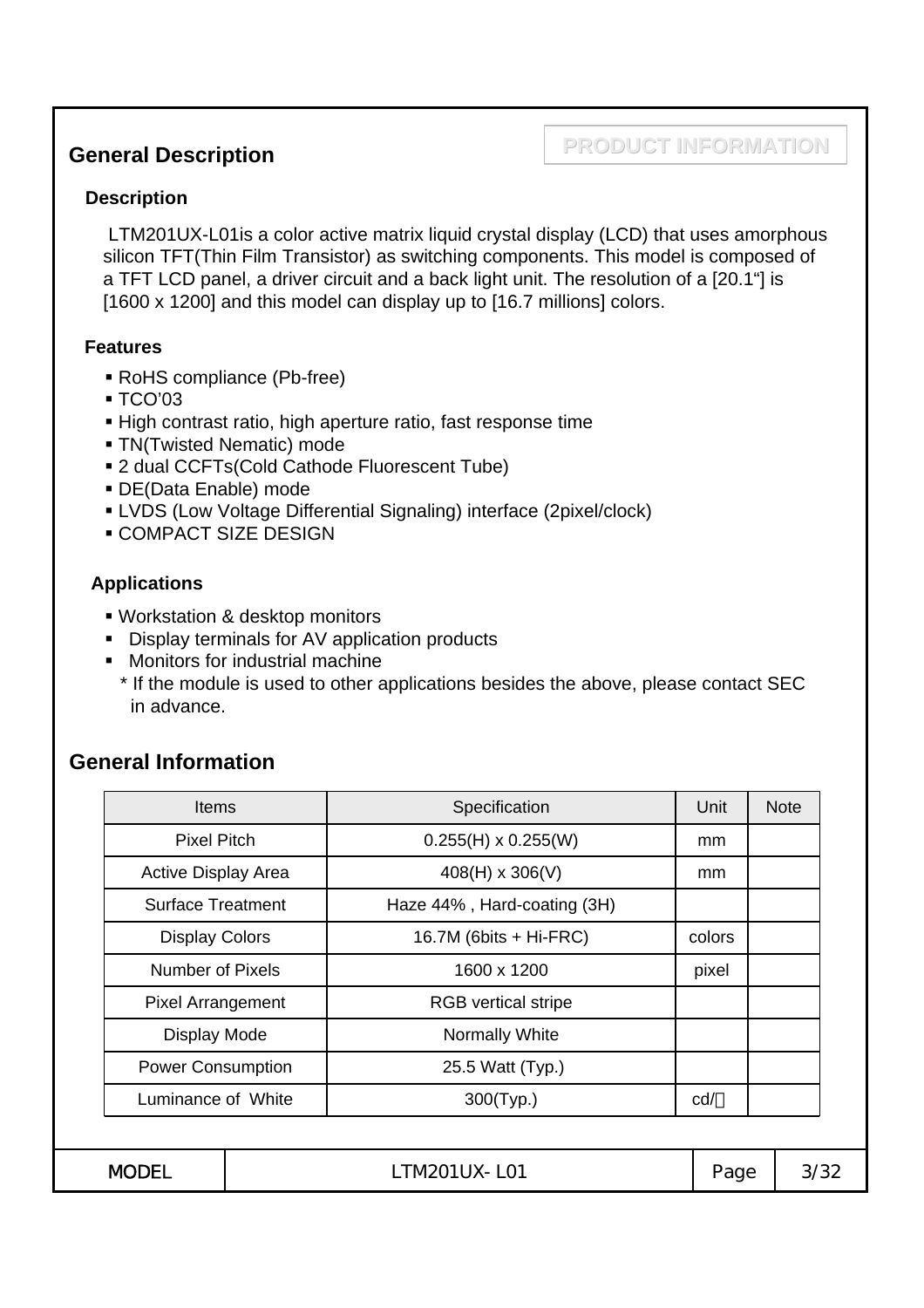#### **Mechanical Information**

| Item           |                | Min.                     | Typ.                     | Max.  | Unit          | <b>Note</b>          |
|----------------|----------------|--------------------------|--------------------------|-------|---------------|----------------------|
|                | Horizontal (H) | 431.5                    | 432.0                    | 432.5 | <sub>mm</sub> |                      |
| Module<br>size | Vertical (V)   | 331.0                    | 331.5                    | 332.0 | mm            | w/o inverter ass'y   |
|                | Depth (D)      | $\overline{\phantom{0}}$ | $\overline{\phantom{a}}$ | 25.5  | mm            |                      |
| Weight         |                | -                        | $\overline{\phantom{a}}$ | 3250  | g             | LCD module only      |
|                |                | ۰                        | ٠                        |       | g             | w/ Inverter assembly |

Note (1) Mechanical tolerance is  $\pm$  0.5mm unless there is a special comment.

## **1. Absolute Maximum Ratings**

If the condition exceeds maximum ratings, it can cause malfunction or unrecoverable damage to the device.

| <b>Item</b>                  | Symbol        | Min.                        | Max.    | Unit | <b>Note</b> |                   |
|------------------------------|---------------|-----------------------------|---------|------|-------------|-------------------|
| Power Supply Voltage         |               | $V_{DD}$                    | GND-0.5 | 6.5  | V           | (1)               |
| Data Signal                  |               | $V_{sig}$                   |         | 5    | V           |                   |
| Storage temperature          |               | $\mathsf{T}_{\texttt{STG}}$ | $-25$   | 60   |             | (2)               |
| Glass surface<br>temperature | Center        | $\mathsf{T}_{\mathsf{OPR}}$ | 0       | 50   |             | (2), (5)          |
| (Operation)                  | T. Uniformity |                             |         | 10   |             |                   |
| Shock (non - operating)      |               | $S_{\text{nop}}$            |         | 50   | G           | (3)               |
| Vibration (non - operating)  |               | $V_{\mathsf{nop}}$          |         | 1.0  | G           | $\left( 4\right)$ |

Note (1) Ta=  $25 \pm 2$  °C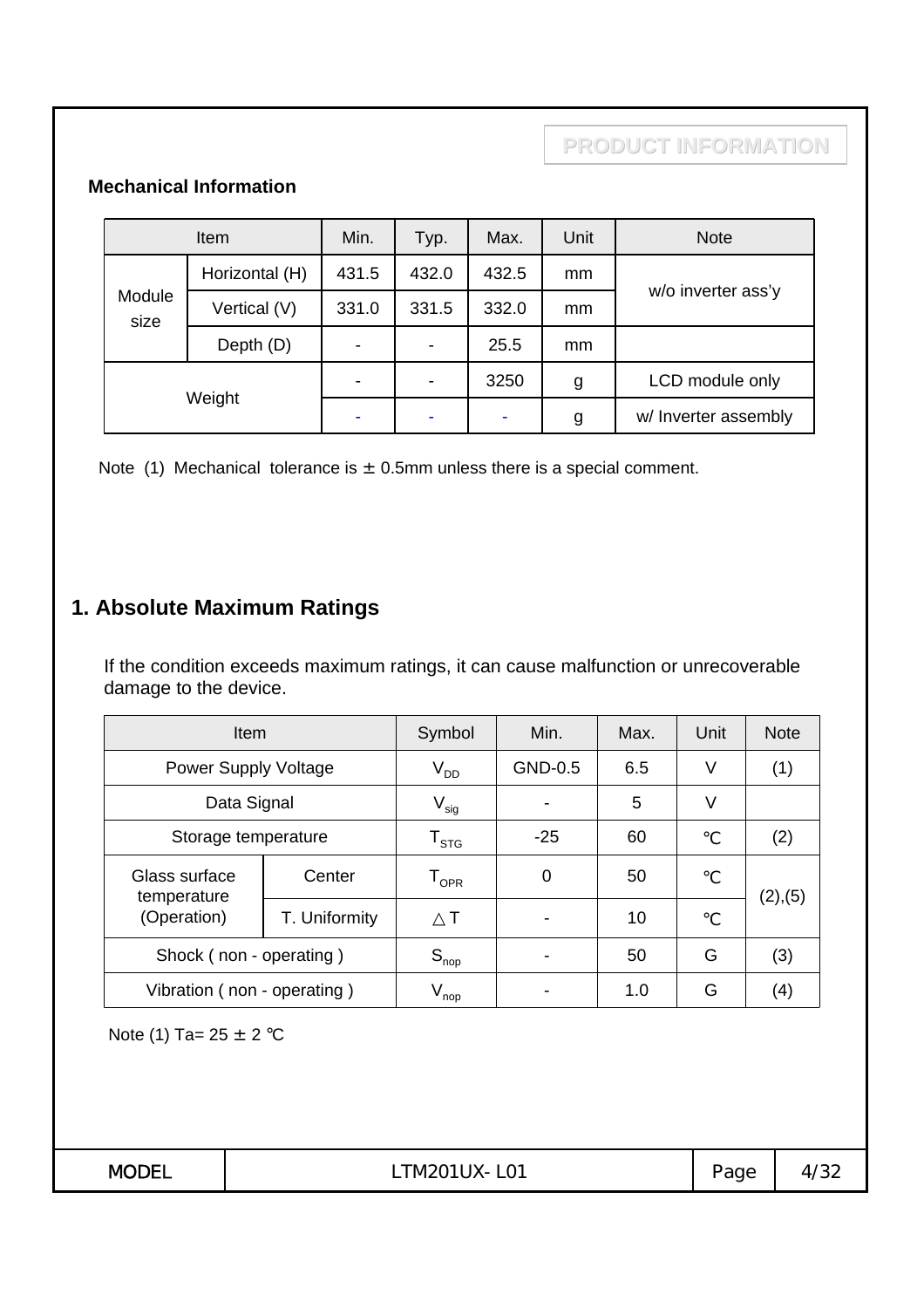

- (2) Temperature and relative humidity range are shown in the figure below.
	- a. 90 % RH Max. (Ta 39 °C)
	- b. Maximum wet-bulb temperature at 39 °C or less. (Ta 39 °C)
	- c. No condensation
- (3) 11ms, sine wave, one time for  $\pm X$ ,  $\pm Y$ ,  $\pm Z$  axis
- $(4)$  10-300 Hz, Sweep rate 10min, 30min for X, Y, Z axis





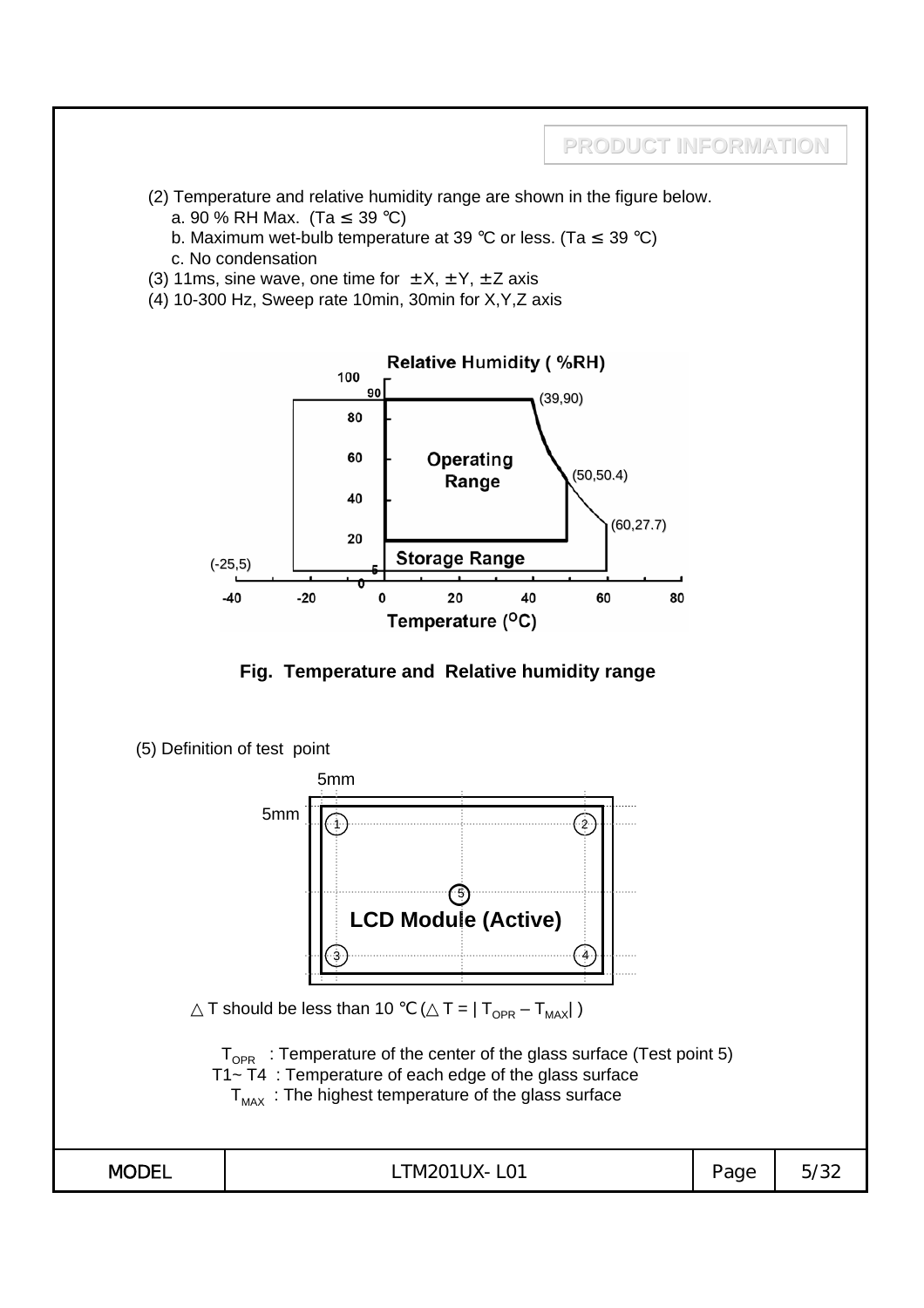## **2. Optical Characteristics <b>PRODUCT INFORMATION**

The optical characteristics should be measured in a dark room or equivalent. Measuring equipment : TOPCON BM-7,SPECTRORADIOMETER SR-3

| (1d = 20 ± 2 C, VDD=3V, TV= 60HZ, IDCLN=63.2MHZ, IL = 73MHHIIIS) |             |           |                           |                |       |                |       |             |
|------------------------------------------------------------------|-------------|-----------|---------------------------|----------------|-------|----------------|-------|-------------|
| Item                                                             |             | Symbol    | Condition                 | Min.           | Typ.  | Max.           | Unit  | <b>Note</b> |
| <b>Contrast Ratio</b><br>(Center of screen)                      |             | C/R       |                           | 500            | 800   |                |       | (3)<br>SR-3 |
| Response                                                         | Rising      | <b>Tr</b> |                           | $\overline{a}$ | 1.0   | 3.0            |       | (5)         |
| Time                                                             | Falling     | <b>Tf</b> |                           | $\overline{a}$ | 4.0   | 8.0            | msec  | <b>BM-7</b> |
| Luminance of White<br>(Center of screen)                         |             | $Y_L$     |                           | 250            | 300   | $\blacksquare$ | cd/m2 | (6)<br>SR-3 |
|                                                                  |             | <b>Rx</b> |                           | 0.610          | 0.640 | 0.670          |       |             |
|                                                                  | Red         | <b>Ry</b> |                           | 0.300          | 0.330 | 0.360          |       |             |
|                                                                  |             | Gx        | Normal                    | 0.270          | 0.300 | 0.330          |       |             |
| Color                                                            | Green       | Gy        | $L_{R} = 0$<br>$v_{,D}=0$ | 0.570          | 0.600 | 0.630          |       |             |
| Chromaticity                                                     | <b>Blue</b> | Bx        |                           | 0.120          | 0.150 | 0.180          |       |             |
| (CIE 1931)                                                       |             | By        | Viewing<br>Angle          | 0.020          | 0.060 | 0.090          |       |             |
|                                                                  | White       | Wx        |                           | 0.283          | 0.313 | 0.343          |       |             |
|                                                                  |             | Wy        |                           | 0.299          | 0.329 | 0.359          |       | (7), (8)    |
|                                                                  |             | Ru'       |                           |                | 0.451 |                |       | SR-3        |
|                                                                  | Red         | Rv'       |                           | ÷,             | 0.523 | $\blacksquare$ |       |             |
|                                                                  |             | Gu'       |                           | $\blacksquare$ | 0.125 | $\blacksquare$ |       |             |
| Color<br>Chromaticity                                            | Green       | Gv'       |                           | ÷,             | 0.563 | ÷.             |       |             |
| (CIE 1976)                                                       |             | Bu'       |                           | $\blacksquare$ | 0.175 | ÷.             |       |             |
|                                                                  | <b>Blue</b> | Bv'       |                           | $\blacksquare$ | 0.158 | ÷.             |       |             |
|                                                                  |             | Wu'       |                           | $\blacksquare$ | 0.198 | ä,             |       |             |
|                                                                  | White       | Wv'       |                           | ÷,             | 0.468 | ÷.             |       |             |
| C.G.L<br>(ACC ONLY)                                              | White       | u'v'      |                           |                | 0.018 |                |       | (9)         |

 $(75 + 2)$ °C, VDD-5V, fy-60Hz, fDCLK-65.2MHz, IL = 7.5mArms)

\* C.G.L : Color Grayscale Linearity (continue to the next page)

**MODEL** | LTM201UX-L01 | Page | 6/32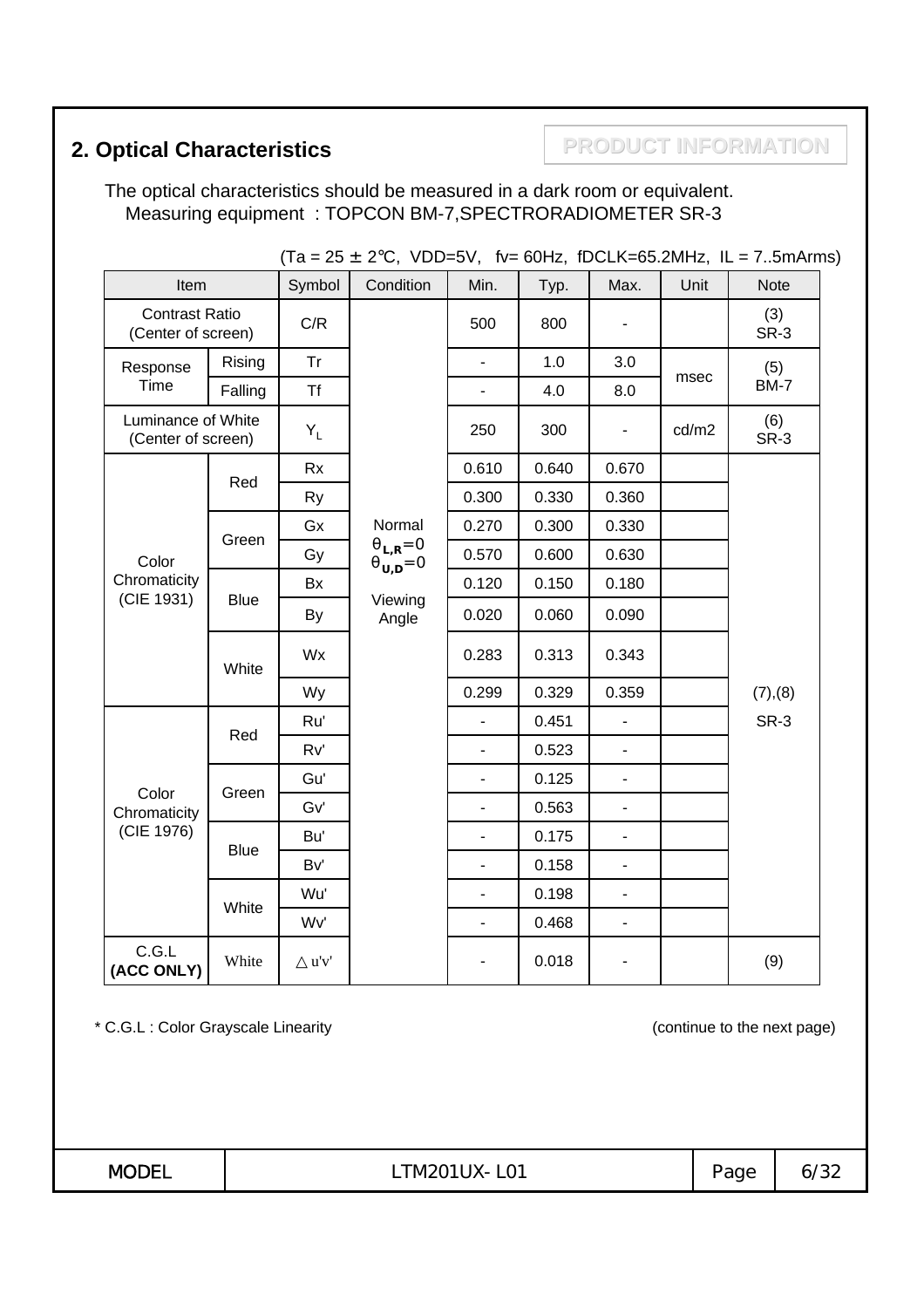| Item                                       |      | Symbol                      | Condition       | Min. | Typ. | Max. | Unit    | Note               |
|--------------------------------------------|------|-----------------------------|-----------------|------|------|------|---------|--------------------|
| <b>Color Gamut</b>                         |      |                             |                 | ٠    | 72   |      | $\%$    |                    |
| Color Temperature                          |      |                             |                 |      | 6500 |      | K       |                    |
|                                            | Hor. |                             | <b>CR</b><br>10 | 70   | 80   |      |         |                    |
| Viewing                                    |      | R                           |                 | 70   | 80   |      |         | (8)<br><b>SR-3</b> |
| Angle                                      |      | U                           |                 | 70   | 80   |      | Degrees |                    |
|                                            | Ver. | D                           |                 | 70   | 80   |      |         |                    |
| <b>Brightness Uniformity</b><br>(9 Points) |      | $\mathsf{B}_{\mathsf{uni}}$ |                 | ٠    | ٠    | 25   | %       | (4)<br><b>SR-3</b> |

#### Note (1) Test Equipment Setup

The measurement should be executed in a stable, windless and dark room between 30min after lighting the back light at the given temperature for stabilization of the back light. This should be measured in the center of screen.

Single lamp current : 6.5mA Environment condition : Ta =  $25 \pm 2$  °C

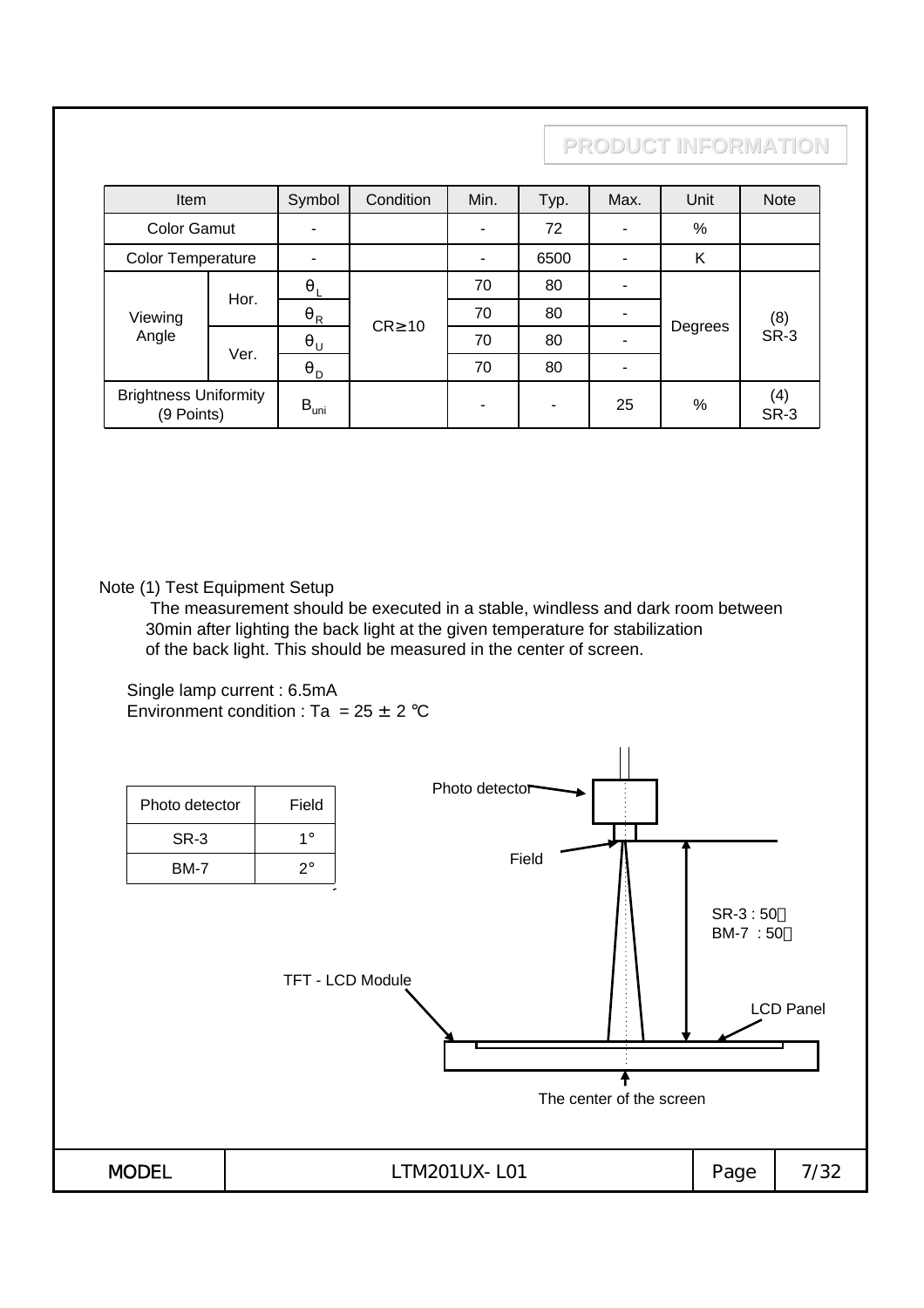



$$
CR = \frac{G \max}{G \min}
$$

Gmax : Luminance with all pixels white Gmin : Luminance with all pixels black

Note (4) Definition of 9 points brightness uniformity

$$
Buni = 100 \times \frac{(B \max - B \min)}{B \max}
$$

Bmax : Maximum brightness Bmin : Minimum brightness

Note (5) Definition of Response time : Sum of Tr, Tf

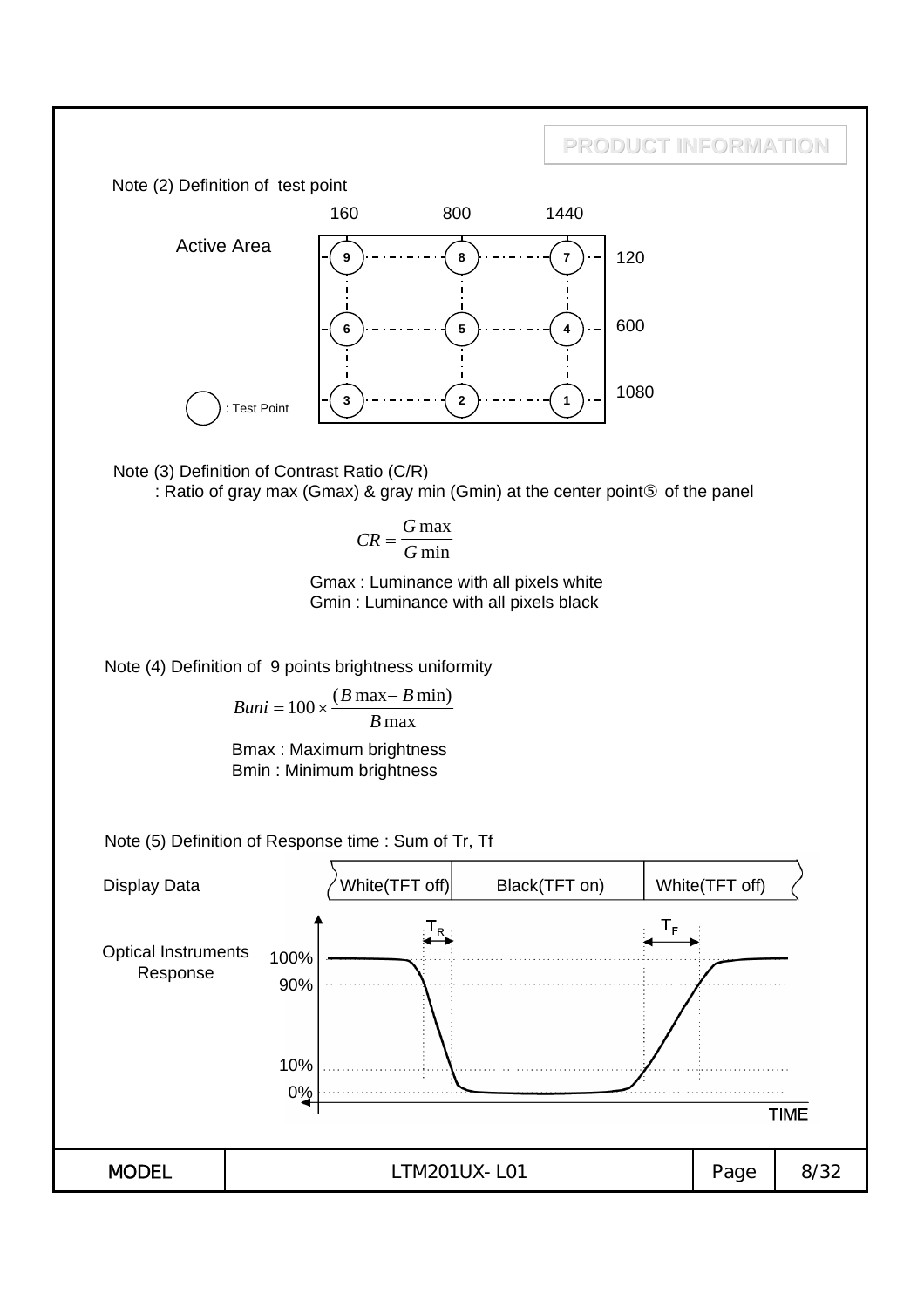|              | Note (6) Definition of Luminance of White : Luminance of white at center point                                                | PRODUCT INFORMATION   |      |      |
|--------------|-------------------------------------------------------------------------------------------------------------------------------|-----------------------|------|------|
|              | Note (7) Definition of Color Chromaticity (CIE 1931, CIE1976)<br>Color coordinate of Red, Green, Blue & White at center point |                       |      |      |
|              | Note (8) Definition of Viewing Angle<br>: Viewing angle range (CR<br>10)                                                      |                       |      |      |
|              | $\Theta_{\mathbf{u}}$<br>$\Theta_{\text{L}}$<br>$\boldsymbol{\theta}_\mathsf{D}$                                              | $\Theta_{\mathbf{R}}$ |      |      |
|              |                                                                                                                               |                       |      |      |
|              |                                                                                                                               |                       |      |      |
|              |                                                                                                                               |                       |      |      |
| <b>MODEL</b> | LTM201UX-L01                                                                                                                  |                       | Page | 9/32 |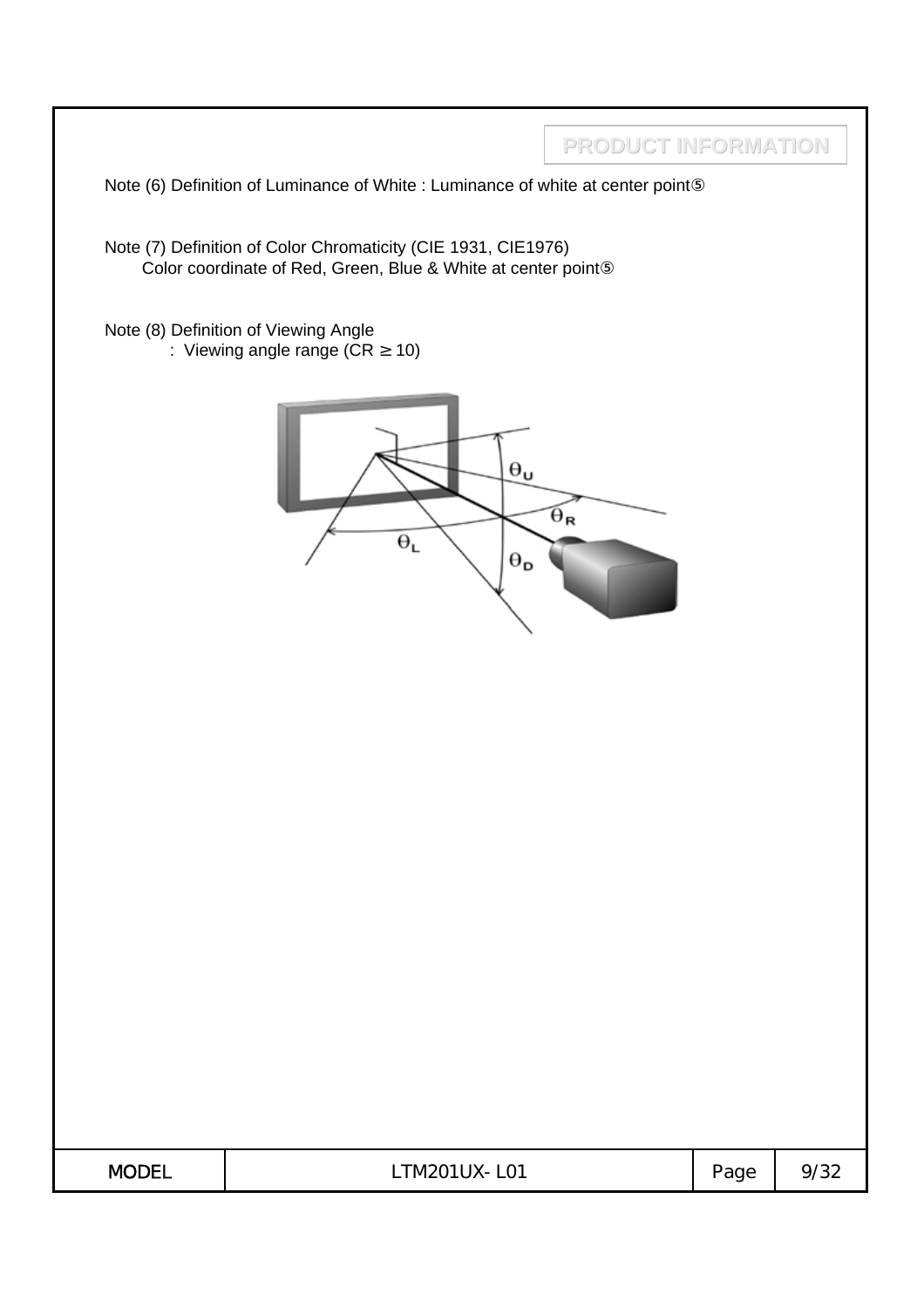Note (9) Color Grayscale Linearity

a. Test image : 100% full white pattern with a test pattern as below

b. Test pattern : Squares, 40mm by 40mm in size, filled with 255, 225, 195, 165, 135 and 105 grays steps should be arranged at the center of the screen.



c. Test method

-1st gray step : move a square of 255 gray level should be moved into the center of the screen and measure luminance and u' and v' coordinates.

- Next gray step : Move a 225 gray square into the center and measure both luminance and coordinates, too.

d. Test evaluation

$$
\Delta u' v' = \sqrt{(u'_{A} - u'_{B})^{2} + (v'_{A} - v'_{B})^{2}}
$$

Where A, B : 2 gray levels found to have the largest color differences between them i.e. get the largest u' and v' of each 6 pair of u' and v' and calculate the u'v'.

| <b>MODEL</b> | LTM201UX-L01 | Page<br>◡ | 0/32 |
|--------------|--------------|-----------|------|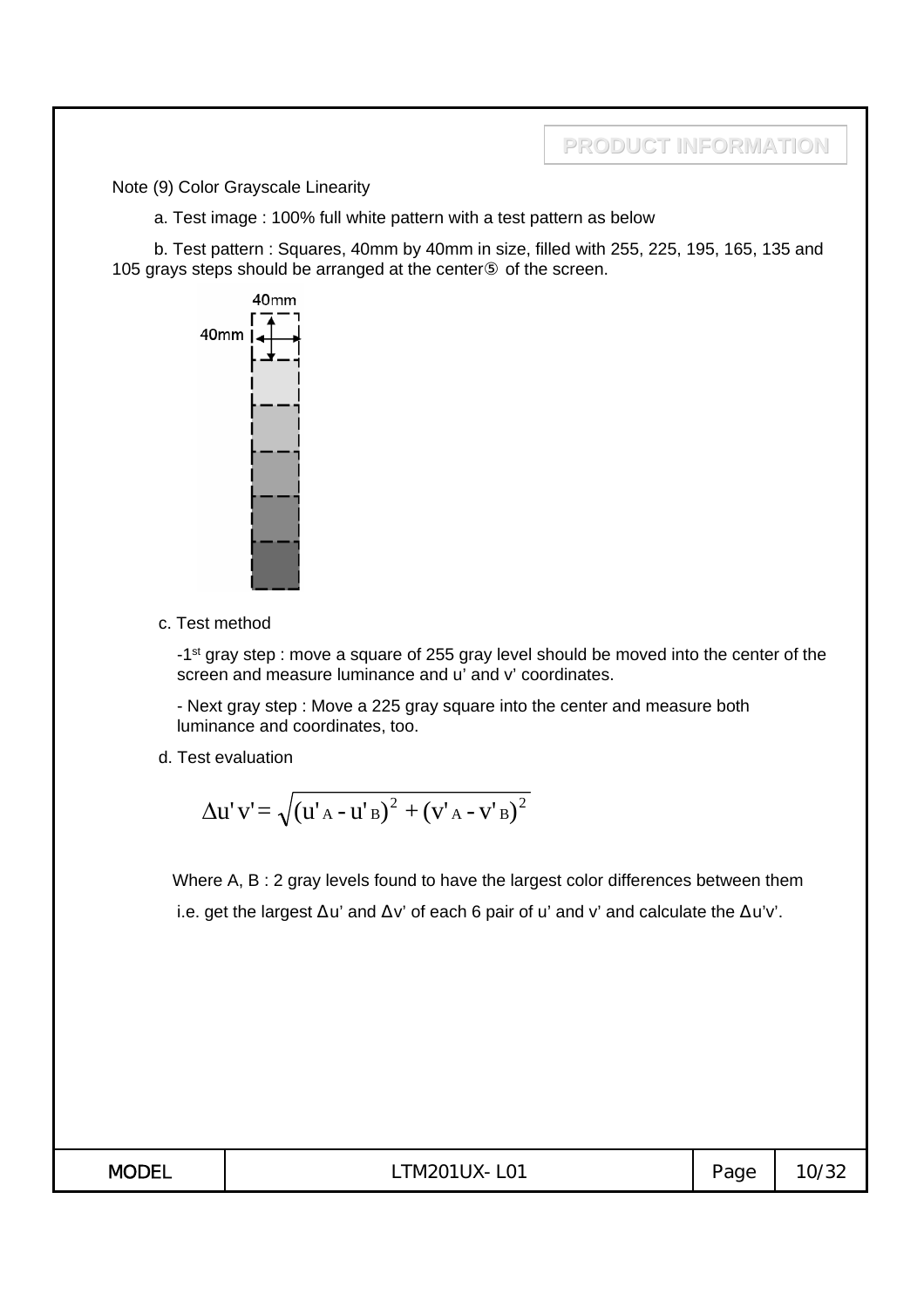### **3. Electrical Characteristics**

**PRODUCT INFORMATION**

#### 3.1 TFT LCD Module

The connector for display data & timing signal should be connected.

|                        |                                               |                           |                      |      |                         |            | $Ta = 25^{\circ}C$ |
|------------------------|-----------------------------------------------|---------------------------|----------------------|------|-------------------------|------------|--------------------|
|                        | Item                                          | Symbol                    | Min.                 | Typ. | Max.                    | Unit       | <b>Note</b>        |
|                        | <b>Voltage of Power Supply</b>                | $V_{DD}$                  | 4.5                  | 5.0  | 5.5                     | V          | (1)                |
|                        | Differential Input                            | High                      |                      |      | $+100$                  | mV         | (2)                |
|                        | Voltage for LVDS<br><b>Receiver Threshold</b> | Low                       | $-100$               |      |                         | mV         |                    |
|                        | <b>LVDS</b> skew                              | $\mathfrak{t}_{\rm SKEW}$ | $-380$               |      | 380                     |            | (3)                |
| <b>LVDS</b><br>Input   | Differential input<br>voltage                 | $ V_{ID} $                | 200                  |      | 600                     | mV         | (4)                |
| Characteri<br>stics    | Input voltage range<br>(single-ended)         | $V_{\text{IN}}$           | $\mathbf 0$          |      | 2.4                     | V          | (4)                |
|                        | Common mode<br>voltage                        | $\rm V_{\rm CM}$          | $0+$<br>$ V_{ID} /2$ | 1.2  | $2.4 -$<br>$ V_{ID} /2$ | V          | (4)                |
|                        | Input current                                 | $I_{IN}$                  |                      |      | ± 10                    |            | (5)                |
| Current of             | (a) Black                                     |                           |                      | 900  | 1200                    | mA         |                    |
| Power                  | (b) White                                     | l <sub>DD</sub>           |                      | 650  | 800                     | mA         | (6),(7)            |
| Supply                 | (c) Dot                                       |                           |                      | 1200 | 1500                    | mA         |                    |
| <b>Vsync Frequency</b> |                                               | $f_V$                     | 50                   | 60   | 75                      | Hz         |                    |
| <b>Hsync Frequency</b> |                                               | $f_H$                     | 61.7                 | 74.1 | 93.2                    | kHz        |                    |
|                        | Main Frequency                                | $f_{DCLK}$                | 54.4                 | 65.2 | 85.0                    | <b>MHz</b> |                    |
|                        | <b>Rush Current</b>                           | I <sub>RUSH</sub>         |                      |      | 4.0                     | A          | (8)                |

Note (1) The ripple voltage should be controlled under 10% of  $V_{DD}$ .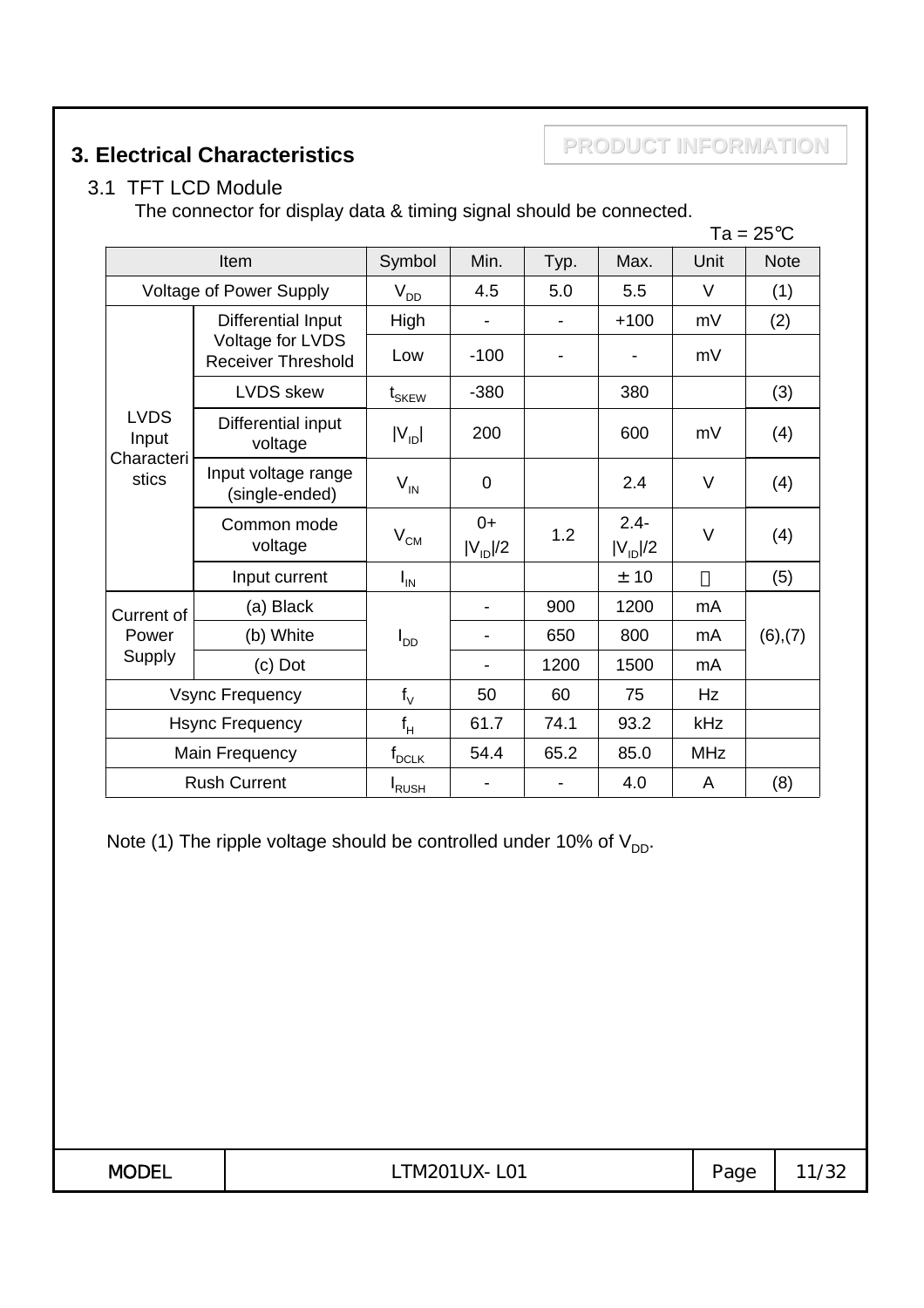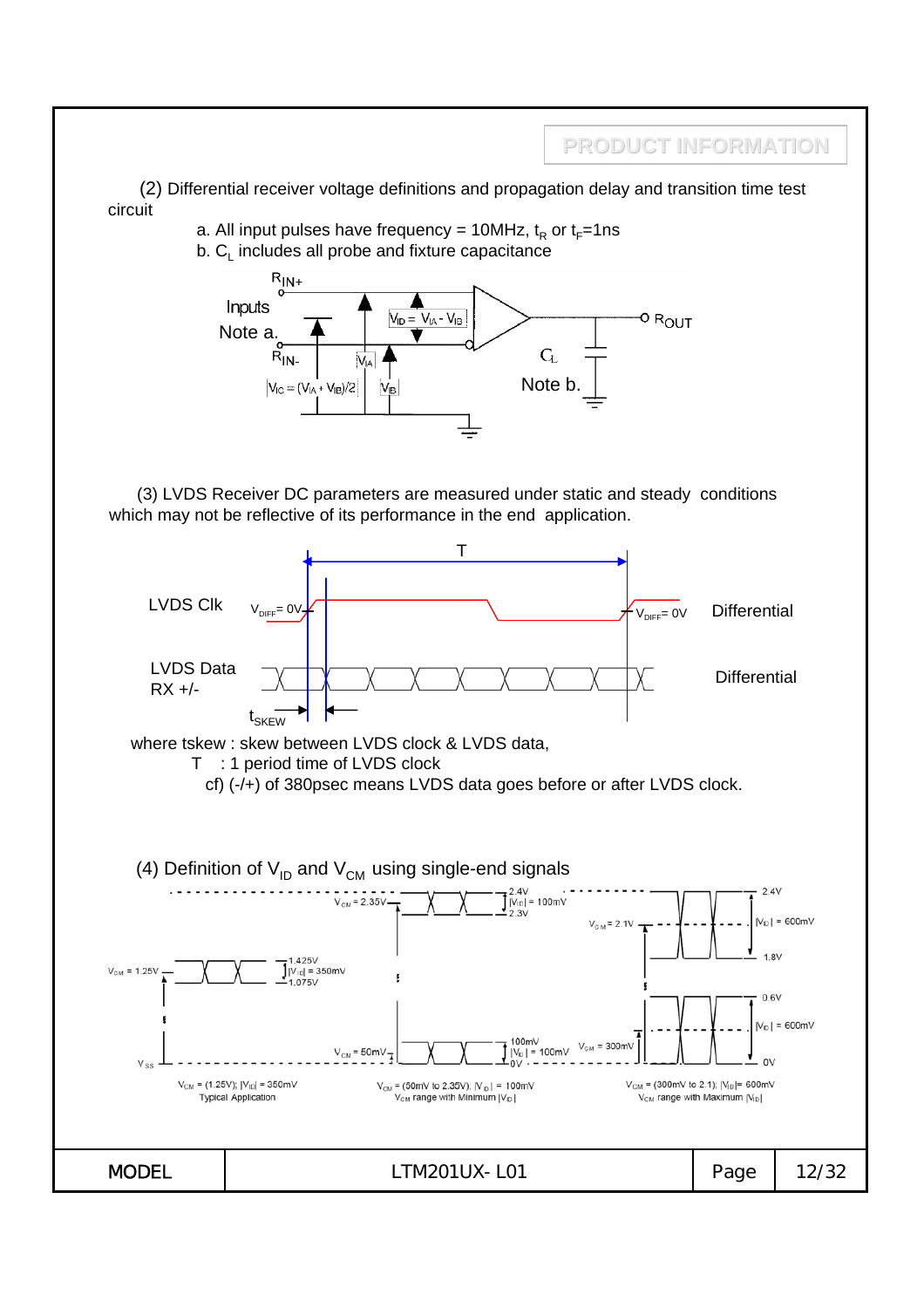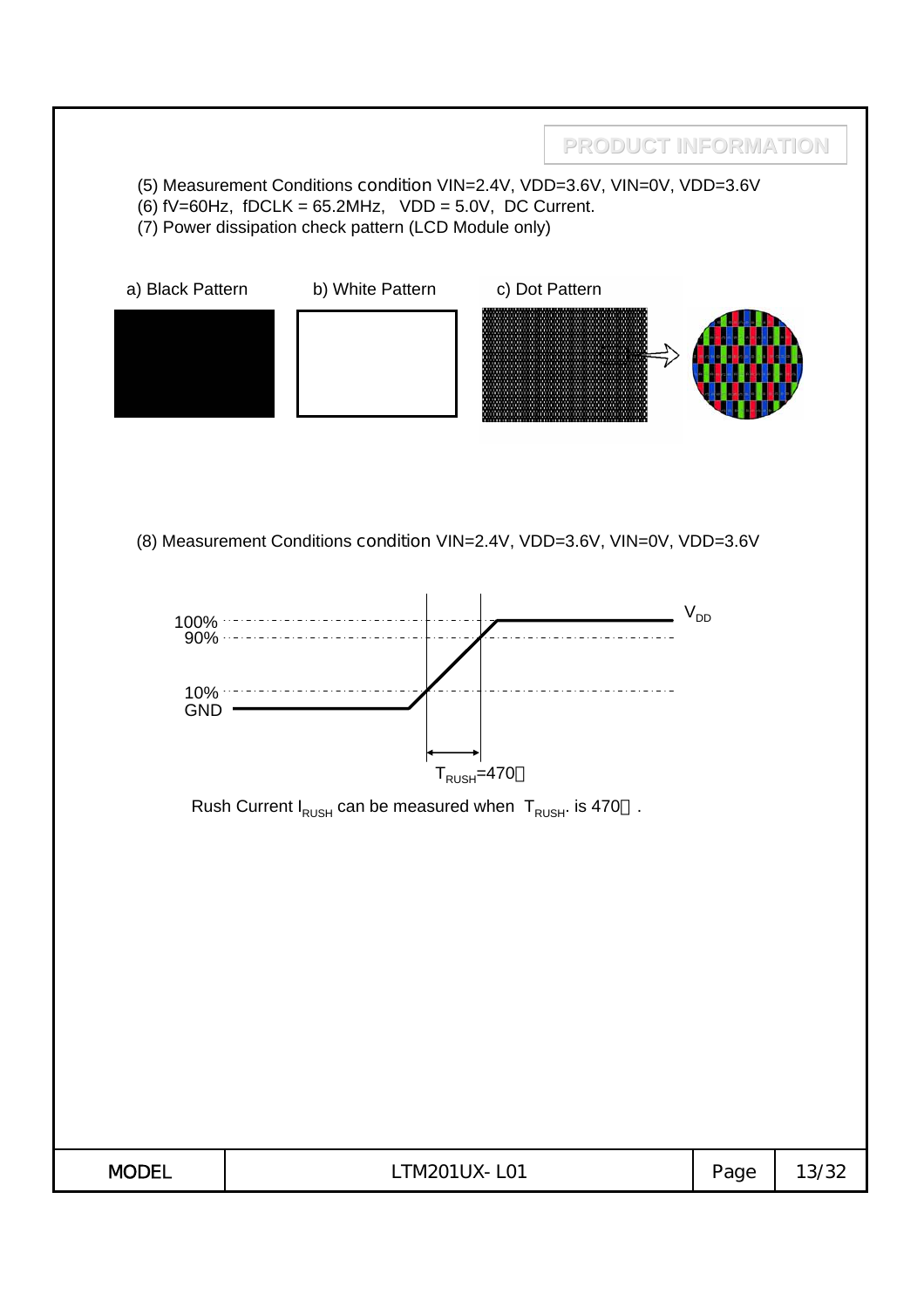#### 3.2 Back Light Unit

The back light unit is an edge - lighting type with 2 dual CCFTs ( Cold Cathode Fluorescent Tube ) The characteristics of two dual lamps are shown in the following tables.

|                 |                                |             |                          |                |                                 |            | Ta=25 $\pm$ 2°C |
|-----------------|--------------------------------|-------------|--------------------------|----------------|---------------------------------|------------|-----------------|
|                 | Item                           | Symbol      | Min.                     | Typ.           | Max.                            | Unit       | <b>Note</b>     |
|                 | <b>Lamp Current</b>            | η.          | 3.0                      | 7.5            | 8.0                             | mArms      | (1)             |
|                 | <b>Lamp Current Uniformity</b> | <b>IUNI</b> |                          | ۰              | 25                              | $\%$       | (2)             |
|                 | Lamp Voltage                   | $V_L$       | $\overline{\phantom{a}}$ | 650            |                                 | Vrms       |                 |
|                 | Lamp Frequency                 |             | 40                       |                | 60                              | <b>kHz</b> | (3)             |
|                 | <b>Operating Life Time</b>     | Hr          | 50,000                   | $\blacksquare$ |                                 | Hour       | (4)             |
| Inverter        | Asymmetry<br>rate              | Wasy        | $\overline{\phantom{a}}$ |                | 10                              | %          |                 |
| waveform        | <b>Distortion</b><br>rate      | Wdis        | 1.2726                   | 1.414          | 1.5554                          |            | (5)             |
| Startup Voltage |                                | Vs          |                          |                | 0<br>: $1,750$<br>25<br>: 1,450 | Vrms       | (6)             |

Note (1) Specified values are for a single lamp.

Lamp current is measured with current meter for high frequency as shown below. Refer to the following block diagram of the back light unit for more information.

| <b>LCD Module</b> | HOT(BLUE)<br>COLD(BLACK)<br>nm<br>HOT(WHITE)<br>COLD(WHITE)<br>nm<br>HOT(BLUE)<br>COLD(BLACK)<br>nm<br>HOT(WHITE)<br>COLD(WHITE)<br>Fig. Measurement point of Lamp Current | <b>INVERTER</b><br>(SK1700) |       |
|-------------------|----------------------------------------------------------------------------------------------------------------------------------------------------------------------------|-----------------------------|-------|
| <b>MODEL</b>      | LTM201UX-L01                                                                                                                                                               | Page                        | 14/32 |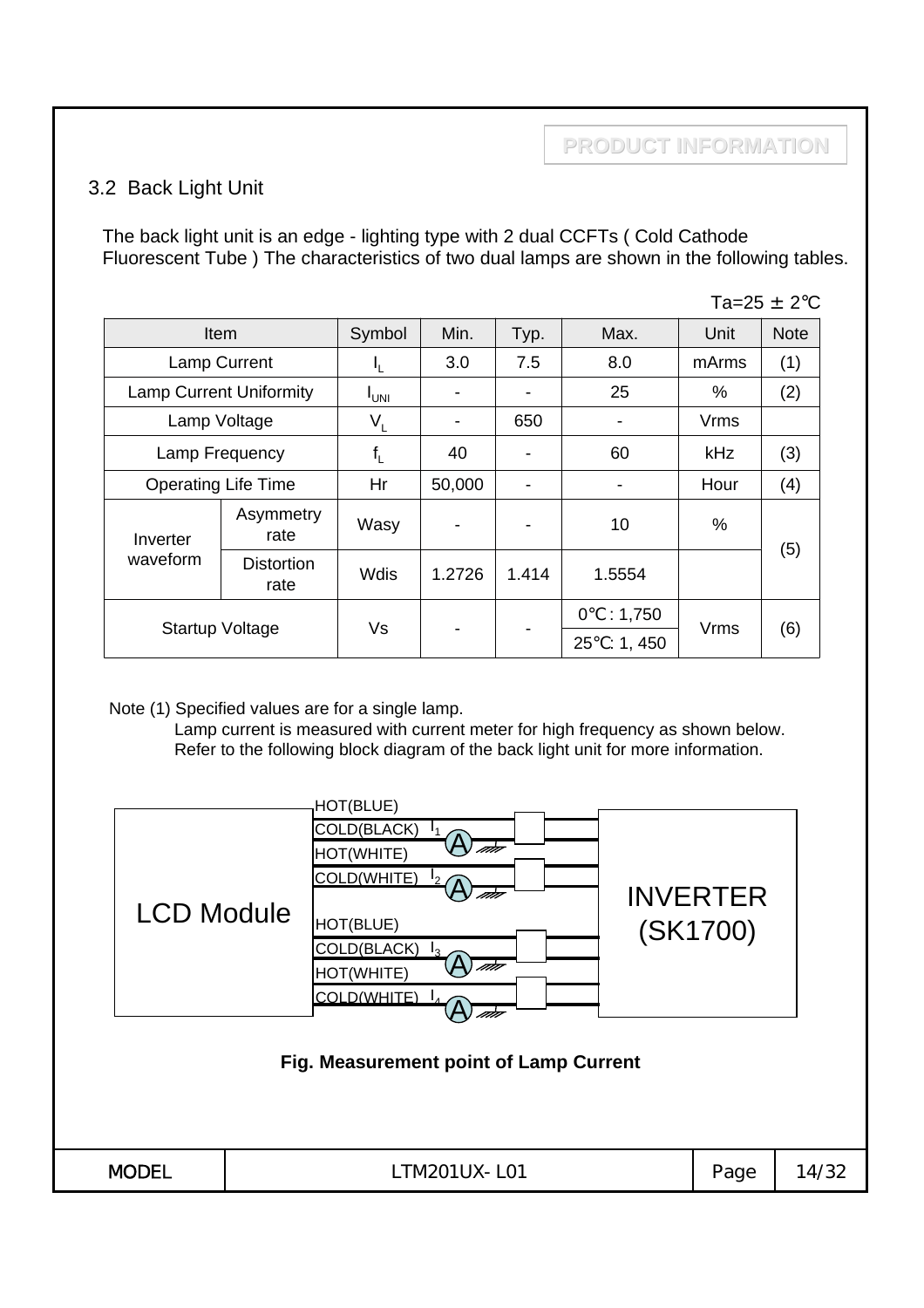(2) Define of Lamp current uniformity :  $I_{UNI}$ 

$$
I_{\text{UNI}} = \frac{|I_{\text{Max}} - I_{\text{Min}}|}{I_{\text{Max}}} \times 100
$$

 $I<sub>max</sub>$ : Maximum lamp current  $I_{min}$ : Minimum lamp current

Lamp current uniformity  $I_{UNI}$  should be less than 25%

(3) Lamp frequency which may produce interference with horizontal synchronous frequency may cause line flow on the display. Therefore lamp frequency should be detached from the horizontal synchronous frequency and its harmonics as far as possible in order to avoid interference.

(4) Life time (Hr) is defined as the time when brightness of a lamp unit itself becomes 50% or less than its original value at the condition of Ta =  $25 \pm 2^{\circ}$ C and I<sub>I</sub> = 7.5mArms

(5) Designing a system inverter intended to have better display performance, power efficiency and lamp reliability.

They would help increase the lamp lifetime and reduce leakage current.

- a. The measurement should be done at typical lamp current.
- b. The asymmetry rate of the inverter waveform should be less than 10%.
- c. The distortion rate of the waveform should be  $2$  with  $\pm$  10% tolerance. - Inverter output waveform had better be more similar to ideal sine wave.



**Asymmetry rate** 

$$
\frac{|I_{\rm p}-I_{\rm -p}|}{I_{\rm rms}}\times 100
$$

**Distortion rate** 

$$
\left|\frac{I_{\rm p}}{I_{\rm rms}}\right| \text{ or } \left|\frac{I_{\rm -p}}{I_{\rm rms}}\right|
$$

**Fig. Wave form of the inverter**

(6) If an inverter has shutdown function, it should keep its output for over 1 second even if the lamp connector is open. Otherwise the lamps may not be turned on.

| .<br>$\sim$<br>'Vk<br>w<br>. .<br>U I<br>-<br>______ | –<br>$\sim$<br>ت) ا<br>uч<br>. ت | - |
|------------------------------------------------------|----------------------------------|---|
|------------------------------------------------------|----------------------------------|---|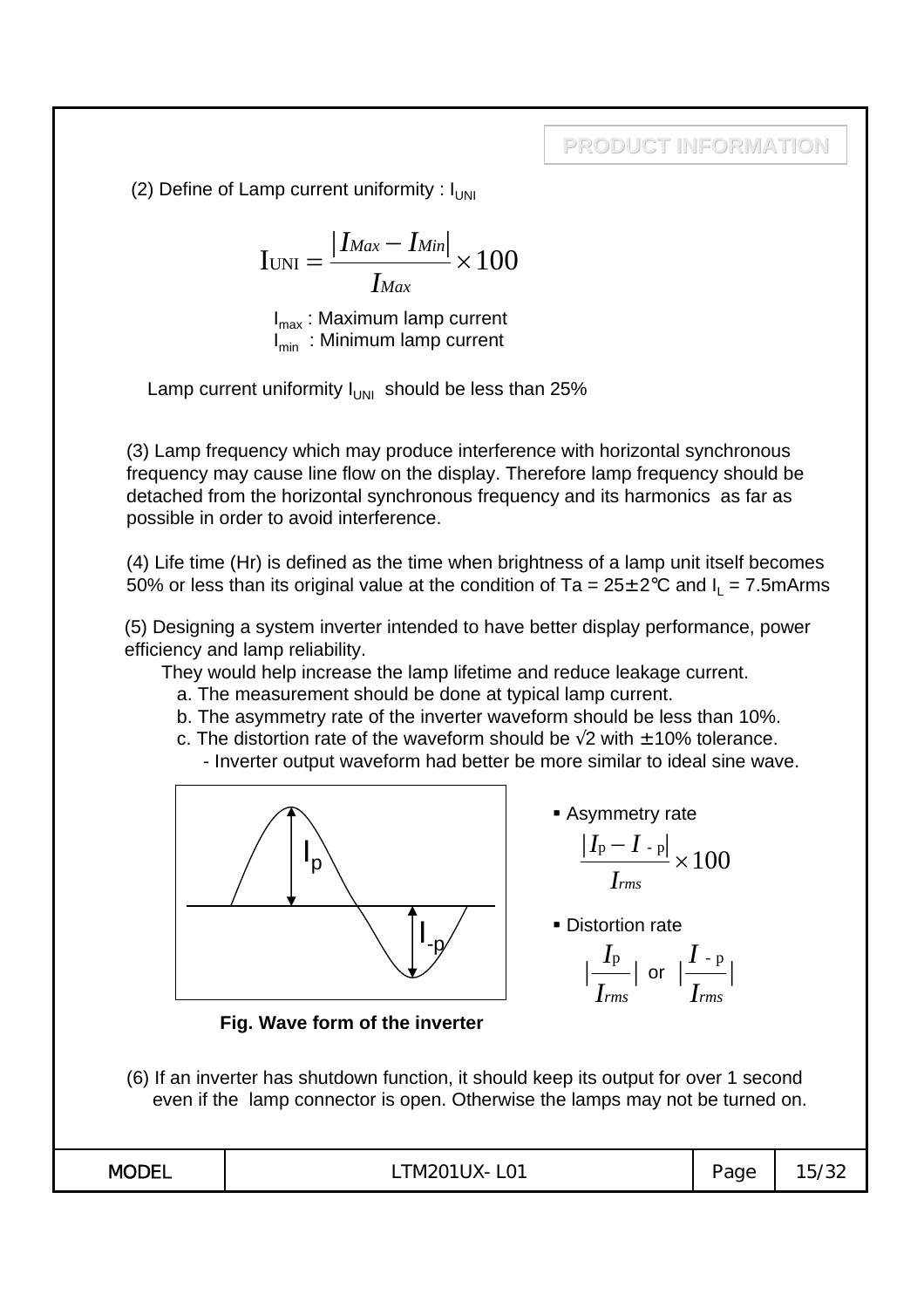**4. BLOCK DIAGRAM PRODUCT INFORMATION**

#### 4.1 TFT LCD Module

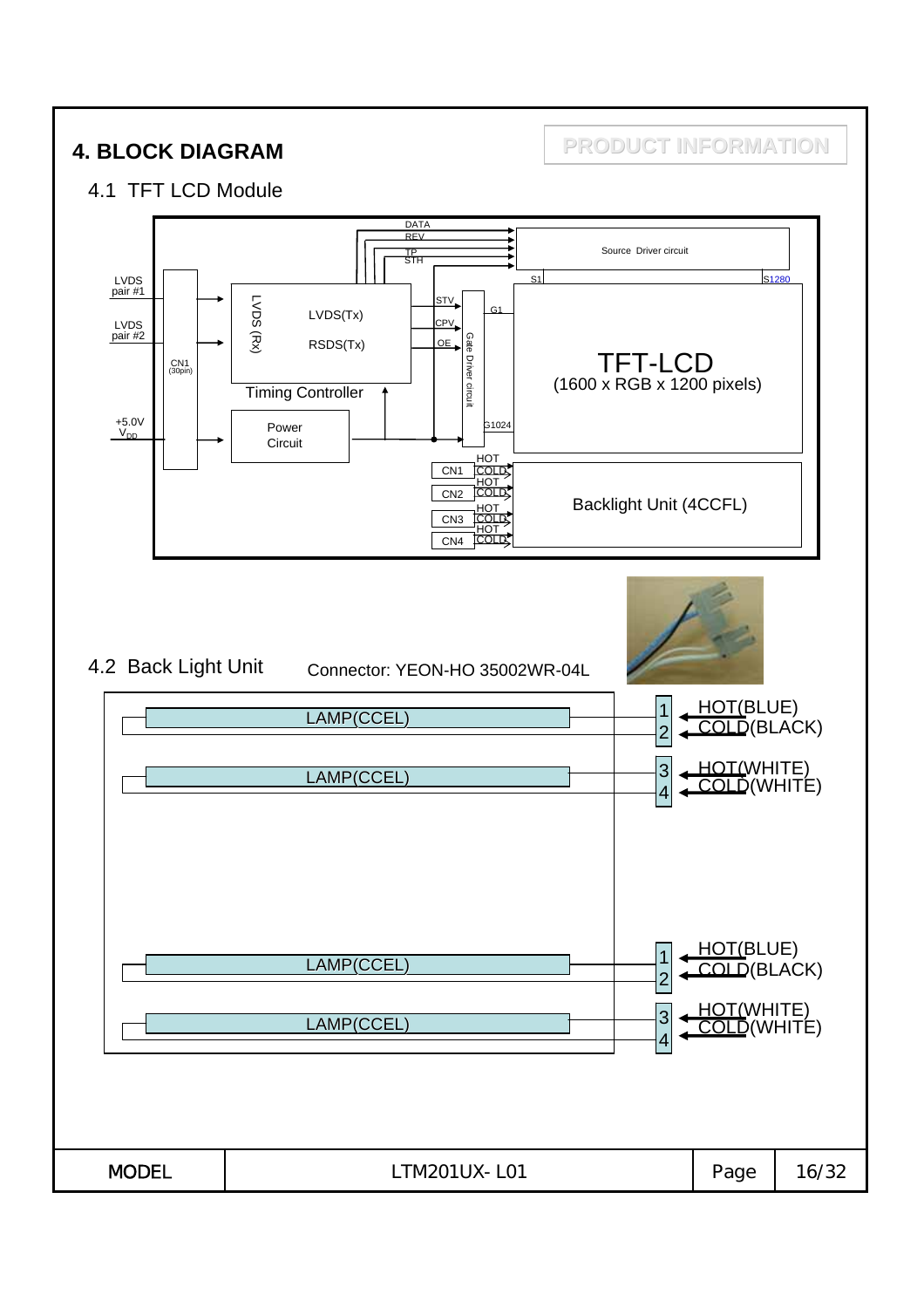## **5. Input Terminal Pin Assignment**

**PRODUCT INFORMATION**

## 5.1. Input Signal & Power ( Connector : UJU IS100-L30O-C23 or Compatible )

| PIN NO                                                          |  | <b>SYMBOL</b>      | <b>FUNCTION</b>                                                                                                                          |      |       |  |  |  |
|-----------------------------------------------------------------|--|--------------------|------------------------------------------------------------------------------------------------------------------------------------------|------|-------|--|--|--|
| 1                                                               |  | $V_{DD}$           |                                                                                                                                          |      |       |  |  |  |
| 2                                                               |  | $\rm V_{\rm DD}$   | Power Supply: +5V                                                                                                                        |      |       |  |  |  |
| 3                                                               |  | $V_{DD}$           |                                                                                                                                          |      |       |  |  |  |
| $\overline{4}$                                                  |  | <b>NC</b>          | No Connection                                                                                                                            |      |       |  |  |  |
| 5                                                               |  | <b>NC</b>          | No Connection                                                                                                                            |      |       |  |  |  |
| 6                                                               |  | <b>NC</b>          | No Connection                                                                                                                            |      |       |  |  |  |
| $\overline{7}$                                                  |  | <b>GND</b>         | Power Ground                                                                                                                             |      |       |  |  |  |
| 8                                                               |  | $RXE3+$            | Positive Transmission Data of Pixel 3 (EVEN data)                                                                                        |      |       |  |  |  |
| 9                                                               |  | RXE3-              | Negative Transmission Data of Pixel 3 (EVEN data)                                                                                        |      |       |  |  |  |
| 10                                                              |  | RXEC+              | Positive Sampling Clock (EVEN data)                                                                                                      |      |       |  |  |  |
| 11                                                              |  | RXEC-              | Negative Sampling Clock (EVEN data)                                                                                                      |      |       |  |  |  |
| 12                                                              |  | RXE <sub>2+</sub>  | Positive Transmission Data of Pixel 2 (EVEN data)                                                                                        |      |       |  |  |  |
| 13                                                              |  | RXE2-              | Negative Transmission Data of Pixel 2 (EVEN data)                                                                                        |      |       |  |  |  |
| 14                                                              |  | <b>GND</b>         | Power Ground                                                                                                                             |      |       |  |  |  |
| 15                                                              |  | $RXE1+$            | Positive Transmission Data of Pixel 1 (EVEN data)                                                                                        |      |       |  |  |  |
| 16                                                              |  | RXE1-              | Negative Transmission Data of Pixel 1 (EVEN data)                                                                                        |      |       |  |  |  |
| 17                                                              |  | <b>GND</b>         | Power Ground                                                                                                                             |      |       |  |  |  |
| 18                                                              |  | RXE0+              | Positive Transmission Data of Pixel 0 (EVEN data)                                                                                        |      |       |  |  |  |
| 19                                                              |  | RXE0-              | Negative Transmission Data of Pixel 0 (EVEN data)                                                                                        |      |       |  |  |  |
| 20                                                              |  | RXO3+              | Positive Transmission Data of Pixel 3 (ODD data)                                                                                         |      |       |  |  |  |
| 21                                                              |  | RXO <sub>3</sub> - | Negative Transmission Data of Pixel 3 (ODD data)                                                                                         |      |       |  |  |  |
| 22                                                              |  | RXOC+              | Positive Sampling Clock (ODD data)                                                                                                       |      |       |  |  |  |
| 23                                                              |  | RXOC-              | Negative Sampling Clock (ODD data)                                                                                                       |      |       |  |  |  |
| 24                                                              |  | <b>GND</b>         | Power Ground                                                                                                                             |      |       |  |  |  |
| 25                                                              |  | <b>RXO2+</b>       | Positive Transmission Data of Pixel 2 (ODD data)                                                                                         |      |       |  |  |  |
| 26                                                              |  | <b>RXO2-</b>       | Negative Transmission Data of Pixel 2 (ODD data)                                                                                         |      |       |  |  |  |
| 27                                                              |  | <b>RXO1+</b>       | Positive Transmission Data of Pixel 1 (ODD data)                                                                                         |      |       |  |  |  |
| 28                                                              |  | RXO1-              | Negative Transmission Data of Pixel 1 (ODD data)                                                                                         |      |       |  |  |  |
| 29                                                              |  | <b>RXO0+</b>       | Positive Transmission Data of Pixel 0 (ODD data)                                                                                         |      |       |  |  |  |
| RXO0-<br>Negative Transmission Data of Pixel 0 (ODD data)<br>30 |  |                    |                                                                                                                                          |      |       |  |  |  |
|                                                                 |  |                    | * If the system already uses the 5, 6pins, it should keep under GND level<br>The voltage applied to those pins should not exceed -200mV. |      |       |  |  |  |
| <b>MODEL</b>                                                    |  |                    | LTM201UX-L01                                                                                                                             | Page | 17/32 |  |  |  |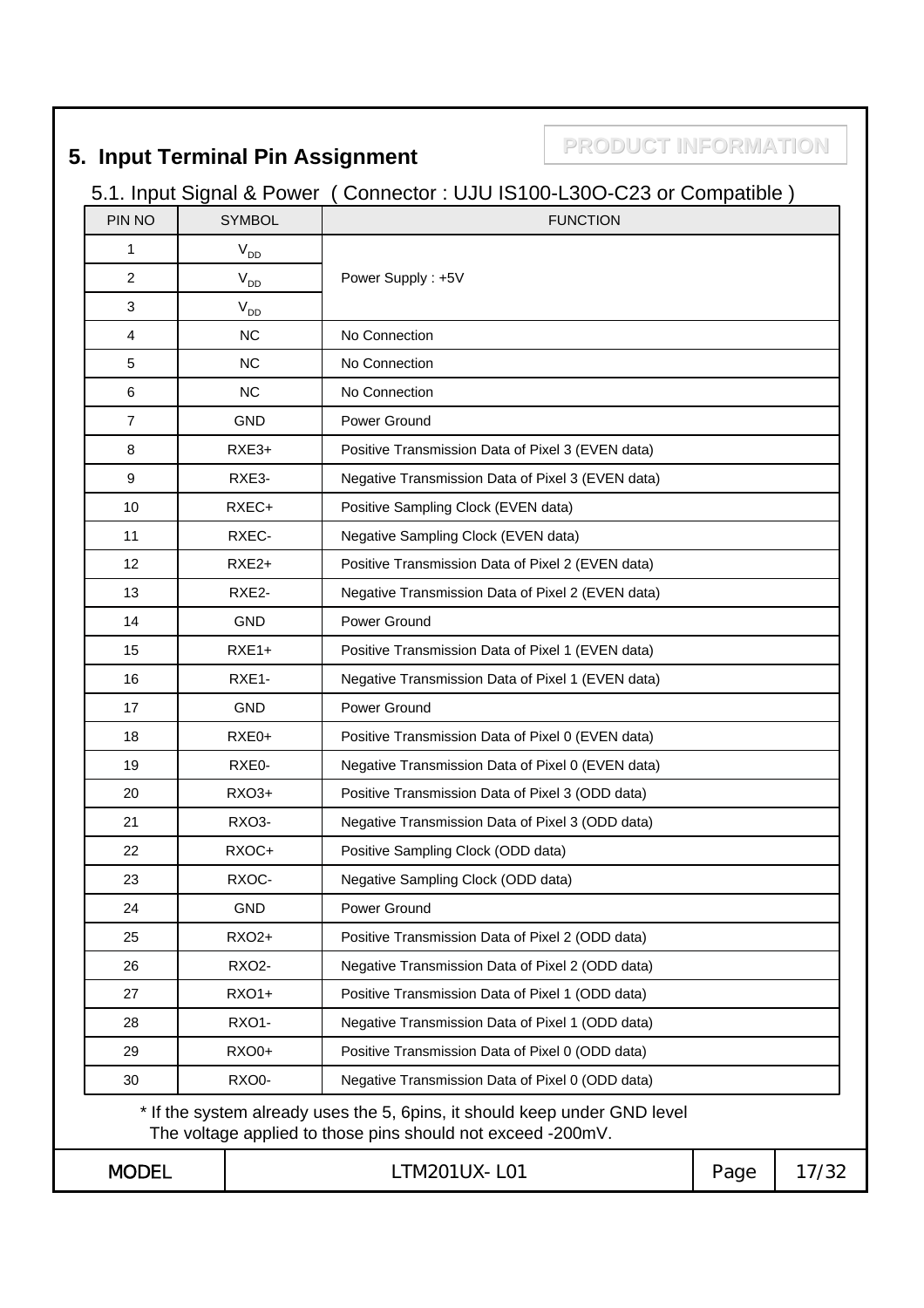|              |                                                                                                                                                                                                                              | PRODUCT INFORMATION |      |       |
|--------------|------------------------------------------------------------------------------------------------------------------------------------------------------------------------------------------------------------------------------|---------------------|------|-------|
|              | Note) Pin number starts from Right side                                                                                                                                                                                      |                     |      |       |
|              | <b>PCB</b><br>Pin No. 30                                                                                                                                                                                                     | Pin No. 1           |      |       |
|              | #30<br>888888888888888888888888888888<br>⊏<br>connect name<br>#30                                                                                                                                                            | #1<br>#1            |      |       |
|              | Fig. Connector diagram                                                                                                                                                                                                       |                     |      |       |
|              | a. All GND pins should be connected together and also be connected to the<br>LCD's metal chassis.<br>b. All power input pins should be connected together.<br>c. All NC pins should be separated from other signal or power. |                     |      |       |
| <b>MODEL</b> | LTM201UX-L01                                                                                                                                                                                                                 |                     | Page | 18/32 |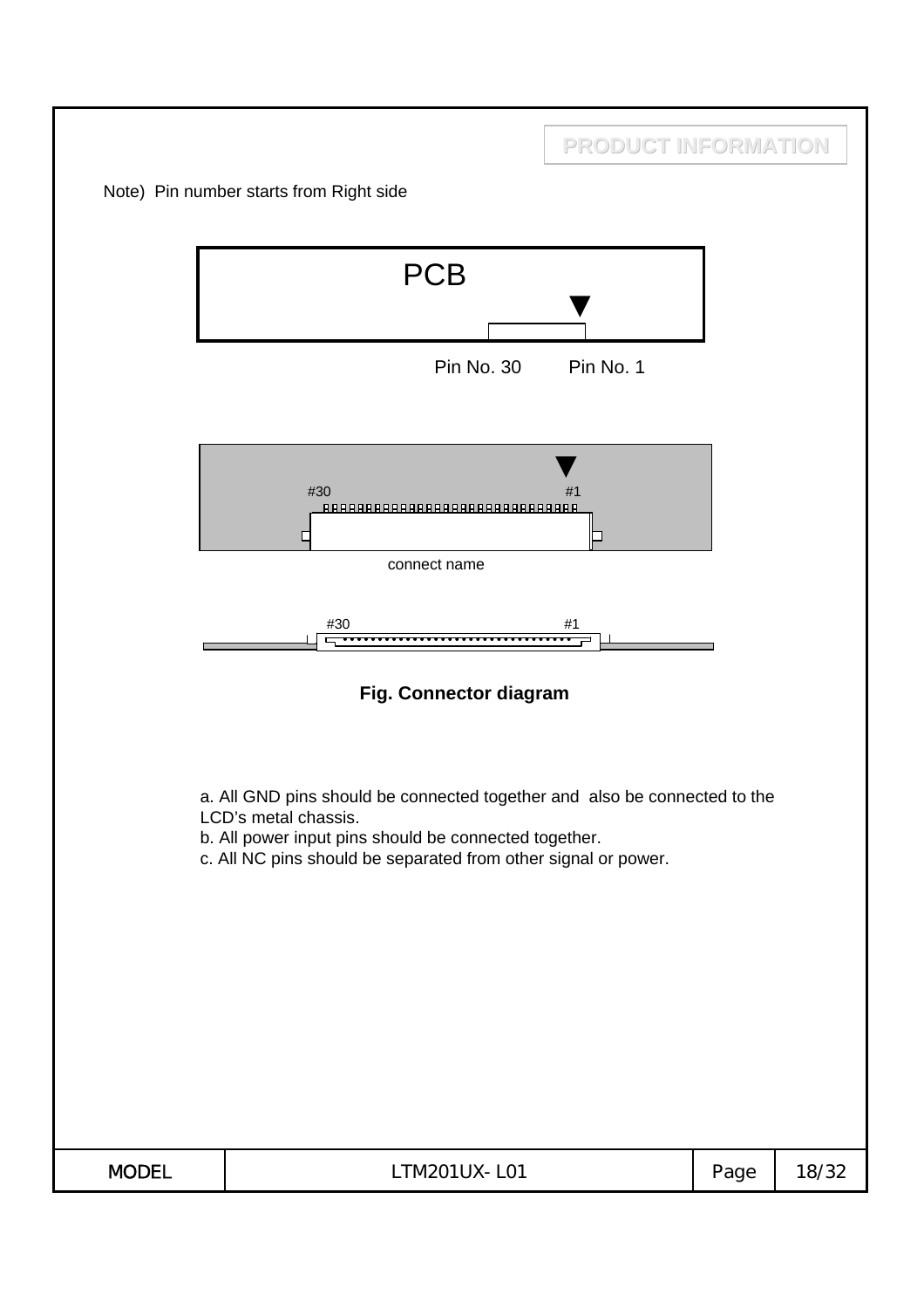## 5.2 LVDS Interface

## 5.2.1 Odd Pixel Data (1st pixel data)

|                                            |                   |                 | 1st LVDS Transmitter (DS90C383, DS90C385) Signal Interface |                    |                                  |                                    |              |
|--------------------------------------------|-------------------|-----------------|------------------------------------------------------------|--------------------|----------------------------------|------------------------------------|--------------|
| Device Input<br>Device Input Signal<br>Pin |                   |                 | Output                                                     |                    | To LTM170EU<br>Interface (CN101) |                                    |              |
| N<br>$\circ$                               | Symbol            | Symbol          | Function                                                   | Signal             | Termin<br>al                     | Symbol                             |              |
| 51                                         | TXIN <sub>0</sub> | RO <sub>0</sub> | Red Odd Pixel Data (LSB)                                   |                    |                                  |                                    |              |
| 52                                         | TXIN1             | RO <sub>1</sub> | Red Odd Pixel Data                                         |                    |                                  |                                    |              |
| 54                                         | TXIN <sub>2</sub> | RO <sub>2</sub> | Red Odd Pixel Data                                         | TXOUT0-<br>TXOUT0+ | No. 1<br>No. 2                   | RXO0-<br>RXO0+                     |              |
| 55                                         | TXIN3             | RO <sub>3</sub> | Red Odd Pixel Data                                         |                    |                                  |                                    |              |
| 56                                         | TXIN4             | RO <sub>4</sub> | Red Odd Pixel Data                                         |                    |                                  |                                    |              |
| $\overline{2}$                             | TXIN <sub>5</sub> | RO <sub>7</sub> | Red Odd Pixel Data (MSB)                                   | TXOUT3-<br>TXOUT3+ | No. 10<br>No. 11                 | RXO3-<br>RXO3+                     |              |
| 3                                          | TXIN6             | RO <sub>5</sub> | Red Odd Pixel Data                                         | TXOUT0-            | No. 1                            | RXO0-                              |              |
| 4                                          | TXIN7             | GO <sub>0</sub> | Green Odd Pixel Data (LSB)                                 | TXOUT0+            | No. 2                            |                                    | <b>RXO0+</b> |
| 6                                          | TXIN <sub>8</sub> | GO <sub>1</sub> | <b>Green Odd Pixel Data</b>                                | TXOUT1-            | No. 3                            | <b>RXO1-</b>                       |              |
| $\overline{7}$                             | TXIN9             | GO <sub>2</sub> | Green Odd Pixel Data                                       | TXOUT1+            | No. 4                            | <b>RXO1+</b>                       |              |
| 8                                          | TXIN10            | GO <sub>6</sub> | Green Odd Pixel Data                                       | TXOUT3-            | No. 10                           | RXO3-                              |              |
| 10                                         | TXIN11            | GO7             | Green Odd Pixel Data (MSB)                                 | TXOUT3+            | No. 11                           | RXO3+                              |              |
| 11                                         | TXIN12            | GO <sub>3</sub> | <b>Green Odd Pixel Data</b>                                |                    |                                  |                                    |              |
| 12                                         | TXIN13            | GO <sub>4</sub> | Green Odd Pixel Data                                       | TXOUT1-            | No. 3                            | <b>RXO1-</b>                       |              |
| 14                                         | TXIN14            | GO <sub>5</sub> | Green Odd Pixel Data                                       | TXOUT1+            | No. 4                            | <b>RXO1+</b>                       |              |
| 15                                         | TXIN15            | BO <sub>0</sub> | Blue Odd Pixel Data (LSB)                                  |                    |                                  |                                    |              |
| 16                                         | TXIN16            | BO <sub>6</sub> | <b>Blue Odd Pixel Data</b>                                 | TXOUT3-            | No. 10                           | RXO3-                              |              |
| 18                                         | TXIN17            | BO <sub>7</sub> | Blue Odd Pixel Data (MSB)                                  | TXOUT3+            | No. 11                           | RXO3+                              |              |
| 19                                         | TXIN18            | BO <sub>1</sub> | <b>Blue Odd Pixel Data</b>                                 | TXOUT1-<br>TXOUT1+ | No. 3<br>No. 4                   | RXO <sub>1</sub> -<br><b>RXO1+</b> |              |
| 20                                         | TXIN19            | BO <sub>2</sub> | <b>Blue Odd Pixel Data</b>                                 |                    |                                  |                                    |              |
| 22                                         | TXIN20            | BO <sub>3</sub> | <b>Blue Odd Pixel Data</b>                                 | TXOUT2-            | No. 5                            | <b>RXO2-</b>                       |              |
| 23                                         | TXIN21            | BO <sub>4</sub> | <b>Blue Odd Pixel Data</b>                                 | TXOUT2+            | No. 6                            | <b>RXO2+</b>                       |              |
| 24                                         | TXIN22            | BO <sub>5</sub> | <b>Blue Odd Pixel Data</b>                                 |                    |                                  |                                    |              |
| 50                                         | TXIN27            | RO <sub>6</sub> | Red Odd Pixel Data                                         | TXOUT3-<br>TXOUT3+ | No. 10<br>No. 11                 | RXO <sub>3</sub> -<br>RXO3+        |              |
| <b>MODEL</b>                               |                   |                 | LTM201UX-L01                                               |                    |                                  | Page                               | 19/32        |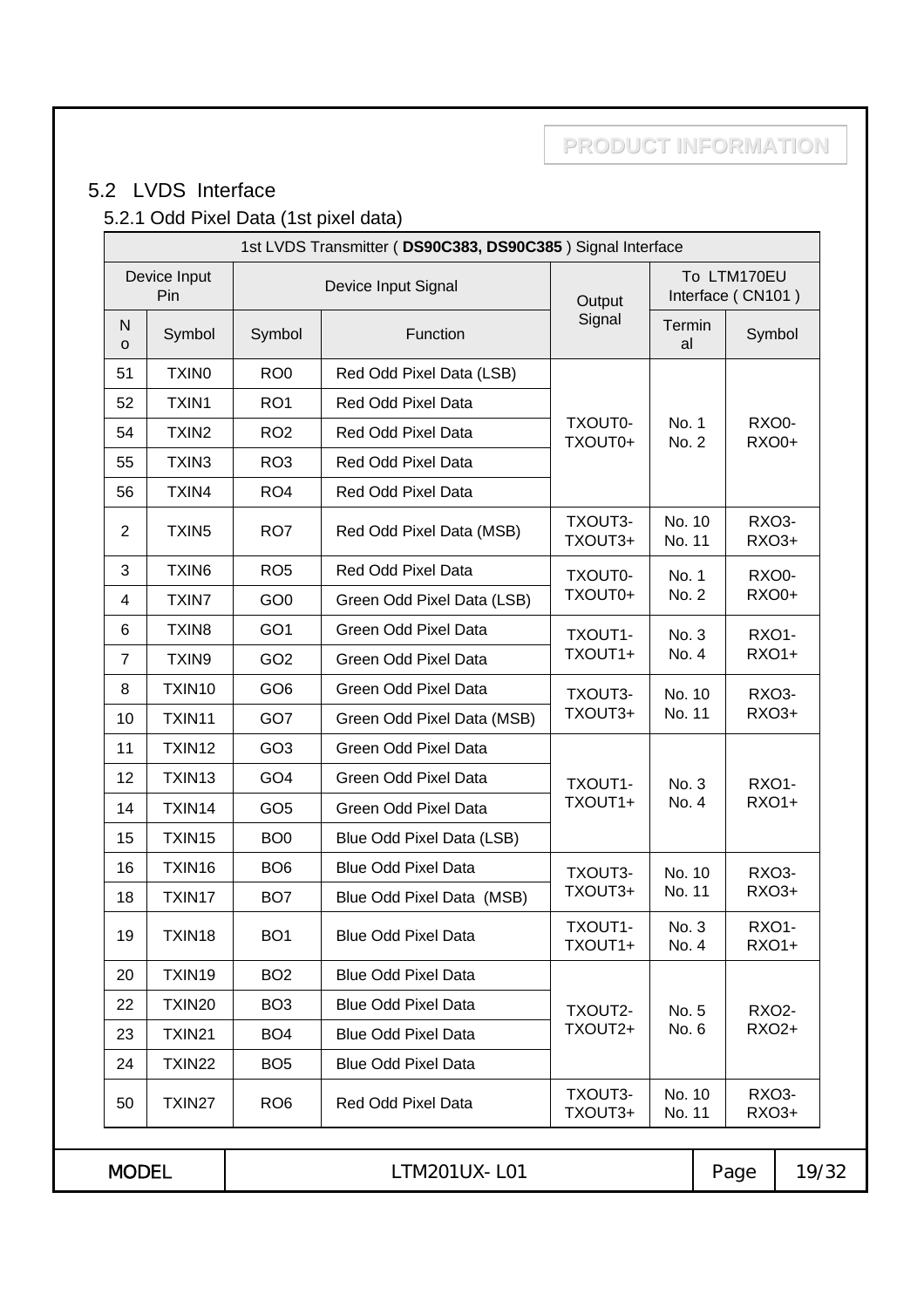## 5.2.2 Even Pixel Data (2nd pixel data)

| Device Input Pin<br>Device Input Signal<br>Output<br>Signal<br>Symbol<br>Function<br>Terminal<br><b>No</b><br>Symbol<br>51<br><b>TXINO</b><br>RE <sub>0</sub><br>Red Even Pixel Data (LSB)<br>TXIN1<br>RE1<br>Red Even Pixel Data<br>52<br>TXOUT0-<br>No. 12<br>54<br>TXIN <sub>2</sub><br>RE <sub>2</sub><br>Red Even Pixel Data<br>TXOUT0+<br>No. 13<br>TXIN3<br>RE3<br>Red Even Pixel Data<br>55<br>56<br>TXIN4<br>RE4<br>Red Even Pixel Data<br>No. 22<br>TXOUT3-<br>TXIN <sub>5</sub><br>RE7<br>$\overline{2}$<br>Red Even Pixel Data (MSB)<br>TXOUT3+<br>No. 23<br>TXIN6<br>RE <sub>5</sub><br>Red Even Pixel Data<br>3<br>No. 12<br>TXOUT0-<br>TXOUT0+<br>No. 13<br><b>TXIN7</b><br>GE <sub>0</sub><br>4<br>Green Even Pixel Data (LSB)<br>TXIN <sub>8</sub><br>GE <sub>1</sub><br>Green Even Pixel Data<br>6<br>TXOUT1-<br>No. 15<br>TXOUT1+<br>No. 16<br>GE <sub>2</sub><br>$\overline{7}$<br>TXIN9<br>Green Even Pixel Data<br>TXIN10<br>GE <sub>6</sub><br>8<br>Green Even Pixel Data<br>No. 22<br>TXOUT3-<br>TXOUT3+<br>No. 23<br>10<br>TXIN11<br>GE7<br>Green Even Pixel Data (MSB)<br>TXIN12<br>GE <sub>3</sub><br><b>Green Even Pixel Data</b><br>11<br>TXIN13<br>GE4<br>12<br>Green Even Pixel Data<br>TXOUT1-<br>No. 15<br>TXOUT1+<br>No. 16<br>TXIN14<br>GE <sub>5</sub><br>Green Even Pixel Data<br>14<br>TXIN15<br>BE <sub>0</sub><br>15<br>Blue Even Pixel Data (LSB)<br>TXIN16<br>BE <sub>6</sub><br><b>Blue Even Pixel Data</b><br>16<br>TXOUT3-<br>No. 22<br>TXOUT3+<br>No. 23<br>18<br>TXIN17<br>BE7<br>Blue Even Pixel Data (MSB)<br>TXOUT1-<br>No. 15<br>TXIN18<br>BE <sub>1</sub><br>19<br><b>Blue Even Pixel Data</b><br>TXOUT1+<br>No. 16<br>TXIN19<br>BE <sub>2</sub><br><b>Blue Even Pixel Data</b><br>20<br>BE3<br>22<br>TXIN20<br><b>Blue Even Pixel Data</b><br>TXOUT2-<br>No. 18<br>TXOUT2+<br>No. 19<br>TXIN21<br>BE4<br><b>Blue Even Pixel Data</b><br>23<br>TXIN22<br>BE <sub>5</sub><br><b>Blue Even Pixel Data</b><br>24<br>No. 22 |  |                 | 2nd LVDS Transmitter (DS90C383, DS90C385) Signal Interface |         |                                  |                |                             |         |
|-----------------------------------------------------------------------------------------------------------------------------------------------------------------------------------------------------------------------------------------------------------------------------------------------------------------------------------------------------------------------------------------------------------------------------------------------------------------------------------------------------------------------------------------------------------------------------------------------------------------------------------------------------------------------------------------------------------------------------------------------------------------------------------------------------------------------------------------------------------------------------------------------------------------------------------------------------------------------------------------------------------------------------------------------------------------------------------------------------------------------------------------------------------------------------------------------------------------------------------------------------------------------------------------------------------------------------------------------------------------------------------------------------------------------------------------------------------------------------------------------------------------------------------------------------------------------------------------------------------------------------------------------------------------------------------------------------------------------------------------------------------------------------------------------------------------------------------------------------------------------------------------------------------------------------------------------------------------------------|--|-----------------|------------------------------------------------------------|---------|----------------------------------|----------------|-----------------------------|---------|
|                                                                                                                                                                                                                                                                                                                                                                                                                                                                                                                                                                                                                                                                                                                                                                                                                                                                                                                                                                                                                                                                                                                                                                                                                                                                                                                                                                                                                                                                                                                                                                                                                                                                                                                                                                                                                                                                                                                                                                             |  |                 |                                                            |         | To LTM170EU<br>Interface (CN101) |                |                             |         |
|                                                                                                                                                                                                                                                                                                                                                                                                                                                                                                                                                                                                                                                                                                                                                                                                                                                                                                                                                                                                                                                                                                                                                                                                                                                                                                                                                                                                                                                                                                                                                                                                                                                                                                                                                                                                                                                                                                                                                                             |  |                 |                                                            |         |                                  |                | Symbol                      |         |
|                                                                                                                                                                                                                                                                                                                                                                                                                                                                                                                                                                                                                                                                                                                                                                                                                                                                                                                                                                                                                                                                                                                                                                                                                                                                                                                                                                                                                                                                                                                                                                                                                                                                                                                                                                                                                                                                                                                                                                             |  |                 |                                                            |         |                                  |                |                             |         |
|                                                                                                                                                                                                                                                                                                                                                                                                                                                                                                                                                                                                                                                                                                                                                                                                                                                                                                                                                                                                                                                                                                                                                                                                                                                                                                                                                                                                                                                                                                                                                                                                                                                                                                                                                                                                                                                                                                                                                                             |  |                 |                                                            |         |                                  |                |                             |         |
|                                                                                                                                                                                                                                                                                                                                                                                                                                                                                                                                                                                                                                                                                                                                                                                                                                                                                                                                                                                                                                                                                                                                                                                                                                                                                                                                                                                                                                                                                                                                                                                                                                                                                                                                                                                                                                                                                                                                                                             |  |                 |                                                            |         |                                  |                | RXE <sub>0</sub> -<br>RXE0+ |         |
|                                                                                                                                                                                                                                                                                                                                                                                                                                                                                                                                                                                                                                                                                                                                                                                                                                                                                                                                                                                                                                                                                                                                                                                                                                                                                                                                                                                                                                                                                                                                                                                                                                                                                                                                                                                                                                                                                                                                                                             |  |                 |                                                            |         |                                  |                |                             |         |
|                                                                                                                                                                                                                                                                                                                                                                                                                                                                                                                                                                                                                                                                                                                                                                                                                                                                                                                                                                                                                                                                                                                                                                                                                                                                                                                                                                                                                                                                                                                                                                                                                                                                                                                                                                                                                                                                                                                                                                             |  |                 |                                                            |         |                                  |                |                             |         |
|                                                                                                                                                                                                                                                                                                                                                                                                                                                                                                                                                                                                                                                                                                                                                                                                                                                                                                                                                                                                                                                                                                                                                                                                                                                                                                                                                                                                                                                                                                                                                                                                                                                                                                                                                                                                                                                                                                                                                                             |  |                 |                                                            |         |                                  |                | RXE3-<br>RXE3+              |         |
|                                                                                                                                                                                                                                                                                                                                                                                                                                                                                                                                                                                                                                                                                                                                                                                                                                                                                                                                                                                                                                                                                                                                                                                                                                                                                                                                                                                                                                                                                                                                                                                                                                                                                                                                                                                                                                                                                                                                                                             |  |                 |                                                            |         |                                  |                | RXE0-                       |         |
|                                                                                                                                                                                                                                                                                                                                                                                                                                                                                                                                                                                                                                                                                                                                                                                                                                                                                                                                                                                                                                                                                                                                                                                                                                                                                                                                                                                                                                                                                                                                                                                                                                                                                                                                                                                                                                                                                                                                                                             |  |                 |                                                            |         |                                  |                | RXE0+                       |         |
|                                                                                                                                                                                                                                                                                                                                                                                                                                                                                                                                                                                                                                                                                                                                                                                                                                                                                                                                                                                                                                                                                                                                                                                                                                                                                                                                                                                                                                                                                                                                                                                                                                                                                                                                                                                                                                                                                                                                                                             |  |                 |                                                            |         |                                  |                | RXE1-                       |         |
|                                                                                                                                                                                                                                                                                                                                                                                                                                                                                                                                                                                                                                                                                                                                                                                                                                                                                                                                                                                                                                                                                                                                                                                                                                                                                                                                                                                                                                                                                                                                                                                                                                                                                                                                                                                                                                                                                                                                                                             |  |                 |                                                            |         |                                  |                | $RXE1+$                     |         |
|                                                                                                                                                                                                                                                                                                                                                                                                                                                                                                                                                                                                                                                                                                                                                                                                                                                                                                                                                                                                                                                                                                                                                                                                                                                                                                                                                                                                                                                                                                                                                                                                                                                                                                                                                                                                                                                                                                                                                                             |  |                 |                                                            |         |                                  |                | RXE3-                       |         |
|                                                                                                                                                                                                                                                                                                                                                                                                                                                                                                                                                                                                                                                                                                                                                                                                                                                                                                                                                                                                                                                                                                                                                                                                                                                                                                                                                                                                                                                                                                                                                                                                                                                                                                                                                                                                                                                                                                                                                                             |  |                 |                                                            |         |                                  |                | RXE3+                       |         |
|                                                                                                                                                                                                                                                                                                                                                                                                                                                                                                                                                                                                                                                                                                                                                                                                                                                                                                                                                                                                                                                                                                                                                                                                                                                                                                                                                                                                                                                                                                                                                                                                                                                                                                                                                                                                                                                                                                                                                                             |  |                 |                                                            |         |                                  |                |                             |         |
|                                                                                                                                                                                                                                                                                                                                                                                                                                                                                                                                                                                                                                                                                                                                                                                                                                                                                                                                                                                                                                                                                                                                                                                                                                                                                                                                                                                                                                                                                                                                                                                                                                                                                                                                                                                                                                                                                                                                                                             |  |                 |                                                            |         |                                  |                | RXE1-                       |         |
|                                                                                                                                                                                                                                                                                                                                                                                                                                                                                                                                                                                                                                                                                                                                                                                                                                                                                                                                                                                                                                                                                                                                                                                                                                                                                                                                                                                                                                                                                                                                                                                                                                                                                                                                                                                                                                                                                                                                                                             |  |                 |                                                            |         |                                  |                |                             | $RXE1+$ |
|                                                                                                                                                                                                                                                                                                                                                                                                                                                                                                                                                                                                                                                                                                                                                                                                                                                                                                                                                                                                                                                                                                                                                                                                                                                                                                                                                                                                                                                                                                                                                                                                                                                                                                                                                                                                                                                                                                                                                                             |  |                 |                                                            |         |                                  |                |                             |         |
|                                                                                                                                                                                                                                                                                                                                                                                                                                                                                                                                                                                                                                                                                                                                                                                                                                                                                                                                                                                                                                                                                                                                                                                                                                                                                                                                                                                                                                                                                                                                                                                                                                                                                                                                                                                                                                                                                                                                                                             |  |                 |                                                            |         |                                  |                | RXE3-                       |         |
|                                                                                                                                                                                                                                                                                                                                                                                                                                                                                                                                                                                                                                                                                                                                                                                                                                                                                                                                                                                                                                                                                                                                                                                                                                                                                                                                                                                                                                                                                                                                                                                                                                                                                                                                                                                                                                                                                                                                                                             |  |                 |                                                            |         |                                  |                | RXE3+                       |         |
|                                                                                                                                                                                                                                                                                                                                                                                                                                                                                                                                                                                                                                                                                                                                                                                                                                                                                                                                                                                                                                                                                                                                                                                                                                                                                                                                                                                                                                                                                                                                                                                                                                                                                                                                                                                                                                                                                                                                                                             |  |                 |                                                            |         |                                  |                | RXE1-<br>RXE1+              |         |
|                                                                                                                                                                                                                                                                                                                                                                                                                                                                                                                                                                                                                                                                                                                                                                                                                                                                                                                                                                                                                                                                                                                                                                                                                                                                                                                                                                                                                                                                                                                                                                                                                                                                                                                                                                                                                                                                                                                                                                             |  |                 |                                                            |         |                                  |                |                             |         |
|                                                                                                                                                                                                                                                                                                                                                                                                                                                                                                                                                                                                                                                                                                                                                                                                                                                                                                                                                                                                                                                                                                                                                                                                                                                                                                                                                                                                                                                                                                                                                                                                                                                                                                                                                                                                                                                                                                                                                                             |  |                 |                                                            |         |                                  |                | RXE2-                       |         |
|                                                                                                                                                                                                                                                                                                                                                                                                                                                                                                                                                                                                                                                                                                                                                                                                                                                                                                                                                                                                                                                                                                                                                                                                                                                                                                                                                                                                                                                                                                                                                                                                                                                                                                                                                                                                                                                                                                                                                                             |  |                 |                                                            |         |                                  |                | RXE2+                       |         |
|                                                                                                                                                                                                                                                                                                                                                                                                                                                                                                                                                                                                                                                                                                                                                                                                                                                                                                                                                                                                                                                                                                                                                                                                                                                                                                                                                                                                                                                                                                                                                                                                                                                                                                                                                                                                                                                                                                                                                                             |  |                 |                                                            |         |                                  |                |                             |         |
| TXIN27<br>50<br>TXOUT3+<br>No. 23                                                                                                                                                                                                                                                                                                                                                                                                                                                                                                                                                                                                                                                                                                                                                                                                                                                                                                                                                                                                                                                                                                                                                                                                                                                                                                                                                                                                                                                                                                                                                                                                                                                                                                                                                                                                                                                                                                                                           |  | RE <sub>6</sub> | Red Even Pixel Data                                        | TXOUT3- |                                  | RXE3-<br>RXE3+ |                             |         |
| <b>MODEL</b><br>LTM201UX-L01                                                                                                                                                                                                                                                                                                                                                                                                                                                                                                                                                                                                                                                                                                                                                                                                                                                                                                                                                                                                                                                                                                                                                                                                                                                                                                                                                                                                                                                                                                                                                                                                                                                                                                                                                                                                                                                                                                                                                |  |                 |                                                            |         |                                  |                | Page                        | 20/32   |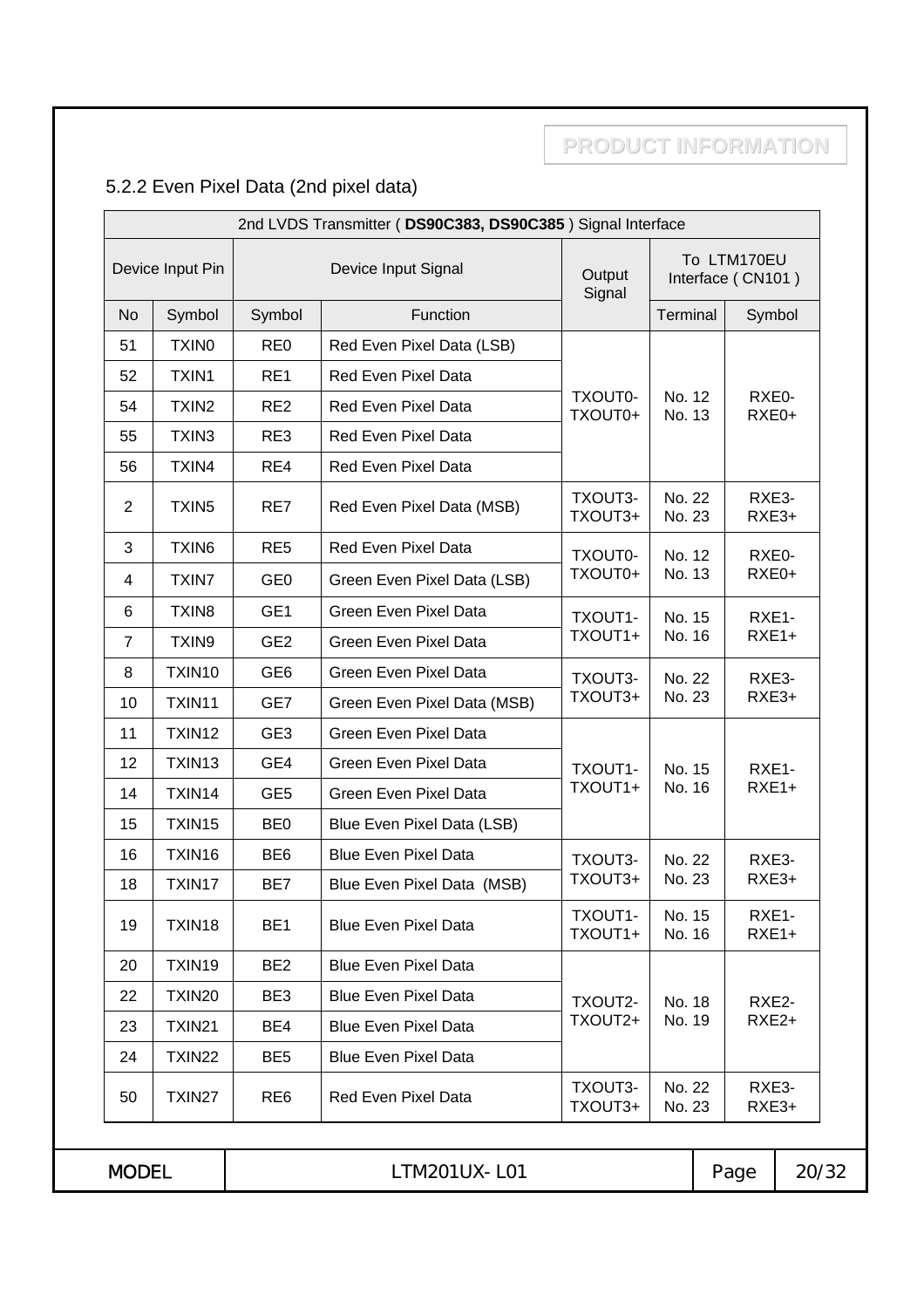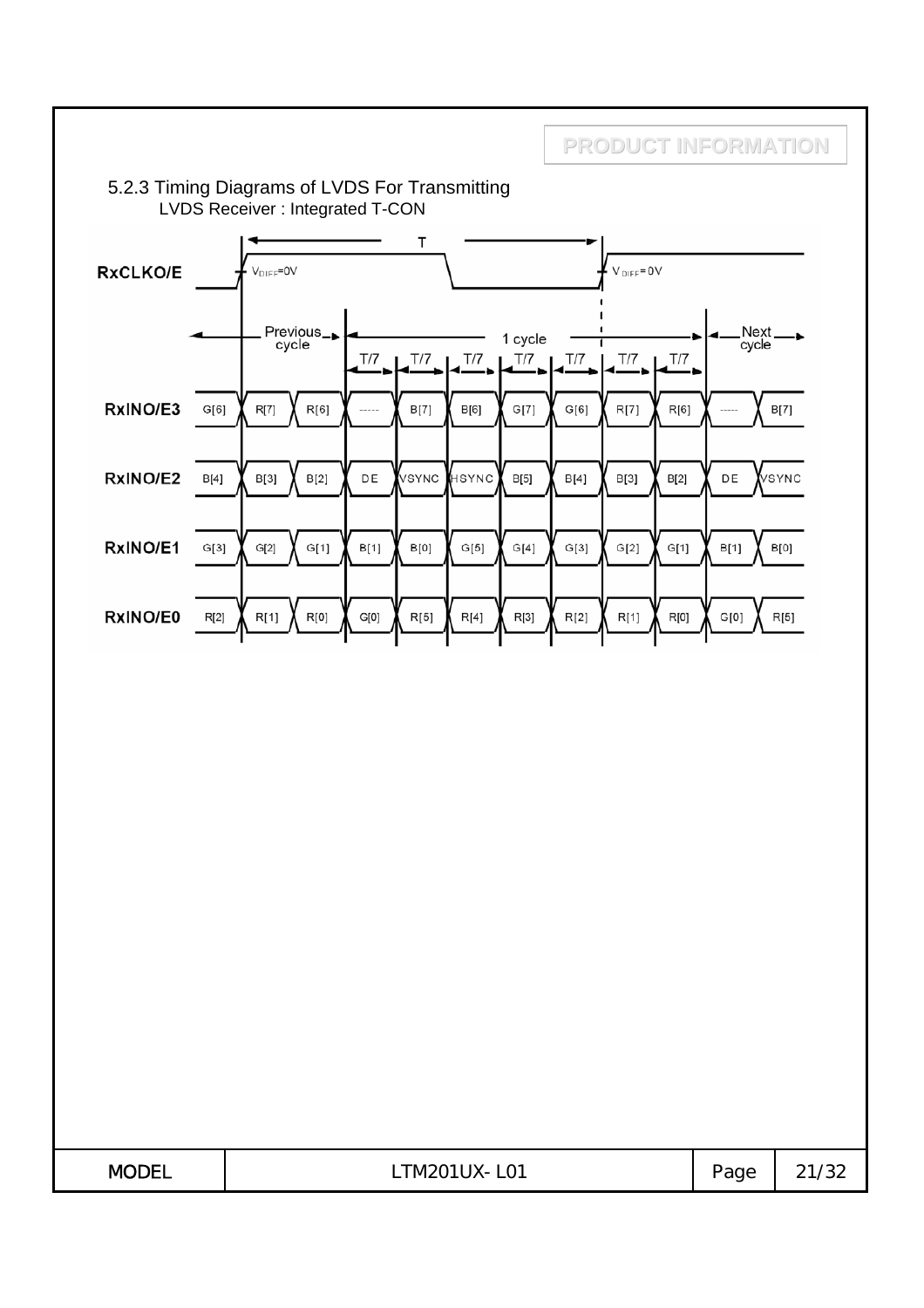## 5.3 Back Light Unit

|       | Pin No.                   | Input                             | Color        | Function            |  |
|-------|---------------------------|-----------------------------------|--------------|---------------------|--|
|       | 1                         | Hot1                              | <b>Blue</b>  | <b>High Voltage</b> |  |
|       | 2                         | Cold1                             | <b>Black</b> | Ground              |  |
| Upper | 3                         | Hot <sub>2</sub>                  | White        | <b>High Voltage</b> |  |
|       | 4                         | Cold <sub>2</sub>                 | White        | Ground              |  |
|       | 1                         | Hot1                              | <b>Blue</b>  | <b>High Voltage</b> |  |
|       | $\overline{2}$            | Cold1                             | <b>Black</b> | Ground              |  |
| Lower | 3                         | Hot <sub>2</sub>                  | White        | <b>High Voltage</b> |  |
|       | 4                         | Cold <sub>2</sub>                 | White        | Ground              |  |
|       | Connect<br>or<br>Part No. | YEON-HO 35002WR-04L or equivalent |              |                     |  |

| <b>MODEL</b><br>′ ∟ ∟ | $\sim$<br>M.<br>LUI | $\overline{\phantom{0}}$<br>'age<br>◡ | ັບ∠<br>--- |
|-----------------------|---------------------|---------------------------------------|------------|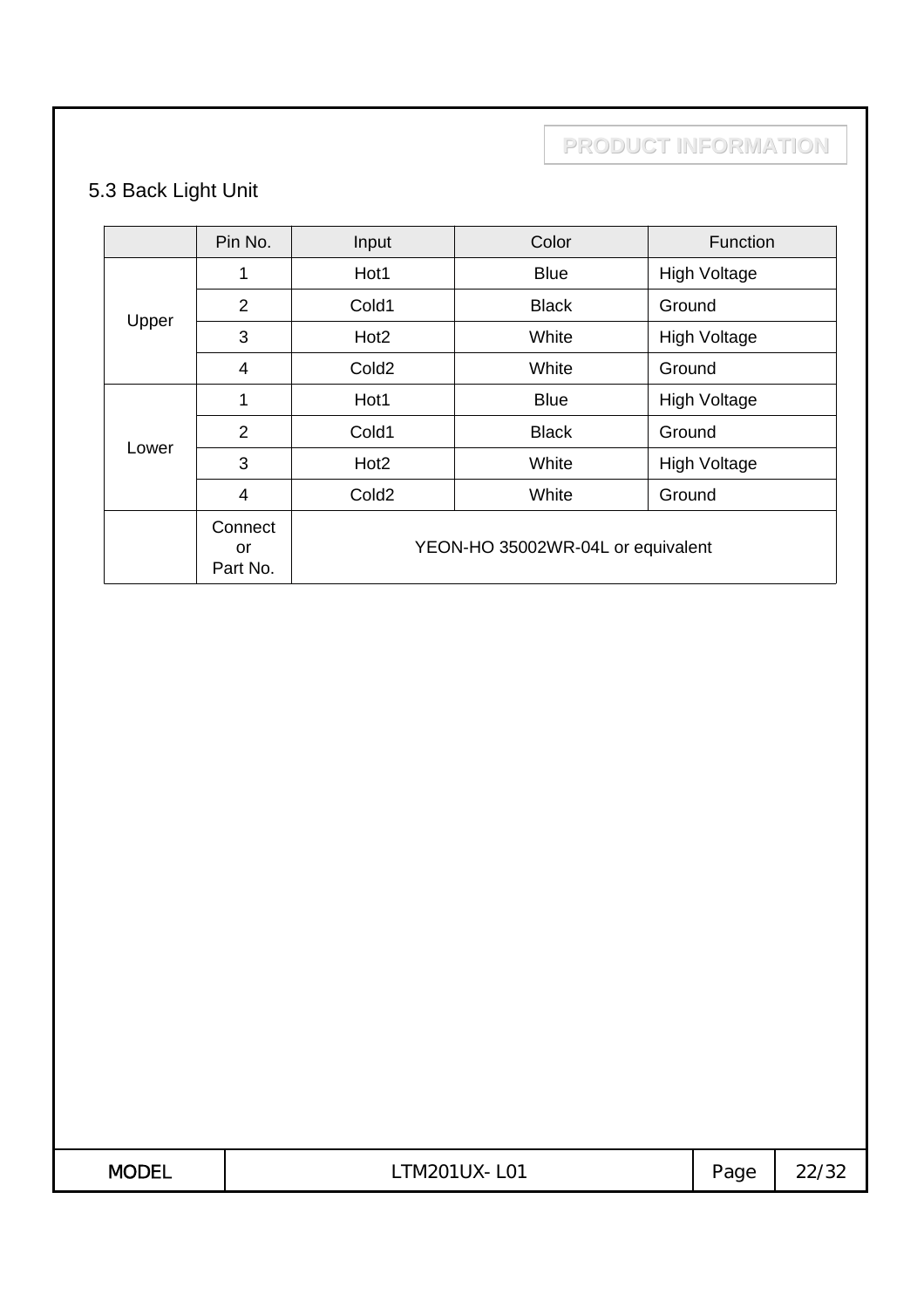#### 5.4 Input Signals, Basic Display Colors and Gray Scale of Each Color

**PRODUCT INFORMATION**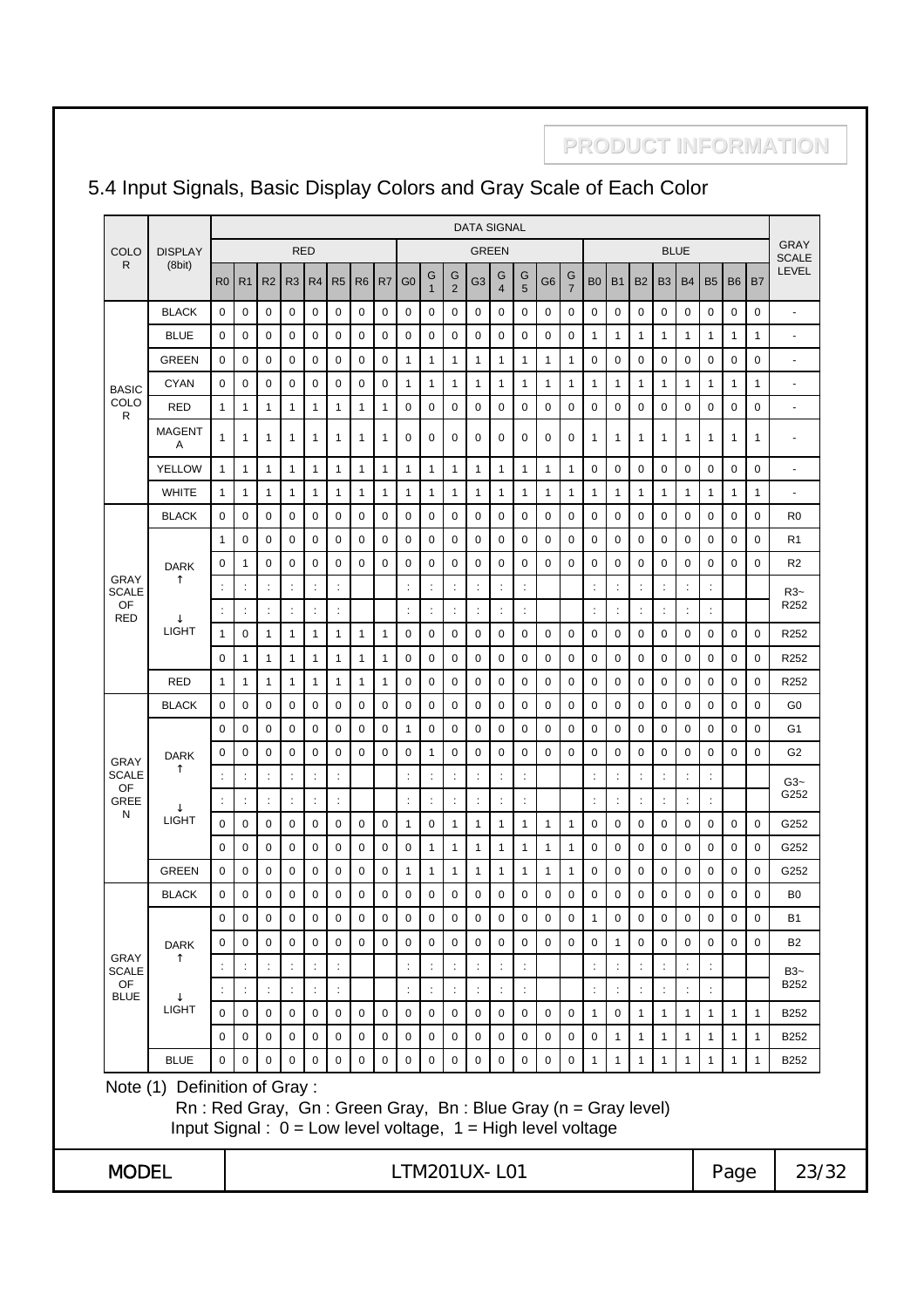## **6. Interface Timing**

6.1 Timing Parameters ( DE only mode )

| <b>SIGNAL</b> | <b>ITEM</b>                     | <b>SYMBOL</b>               | MIN.  | TYP. | MAX.           | Unit       | <b>NOTE</b>  |
|---------------|---------------------------------|-----------------------------|-------|------|----------------|------------|--------------|
| <b>Clock</b>  |                                 | $1/T_c$                     | 54.34 | 65.2 | 85.0           | <b>MHz</b> |              |
| Hsync         | Frequency                       | $F_{\rm H}$                 | 61.7  | 74.1 | 93.2           | <b>KHz</b> |              |
| Vsync         |                                 | $F_{V}$                     | 50    | 60   | 75             | Hz         | -            |
| Vertical      | <b>Active Display</b><br>Period | ${\sf T}_{{\sf v} {\sf D}}$ | 1200  | 1200 | 1200           | lines      |              |
| Display Term  | Vertical<br>Total               | ${\sf T}_{\sf v}$           | 1229  | 1235 | $\blacksquare$ | lines      | -            |
| Horizontal    | <b>Active Display</b><br>Period | ${\sf T}_{\sf HD}$          | 800   | 800  | 800            | clocks     | 2pixel/clock |
| Display Term  | Horizontal<br>Total             | $\mathsf{T}_{\mathsf{H}}$   | 850   | 880  |                | clocks     | 2pixel/clock |

Note (1) This product is DE only mode. The input of Hsync & Vsync signal does not have an effect on normal operation.

(2) Test Point : TTL control signal and CLK at LVDS Tx input terminal in system

(3) Internal  $Vec = 3.3V$ 

(4) VESA Standard CVT Reduced Blank Timing.

| MODE <sup>®</sup><br><b>TM201UX</b><br>$\sim$ $\sim$<br>LUI<br>′ ∟ ∟<br>- 1 | $\sim$<br>age | ∠ت |
|-----------------------------------------------------------------------------|---------------|----|
|-----------------------------------------------------------------------------|---------------|----|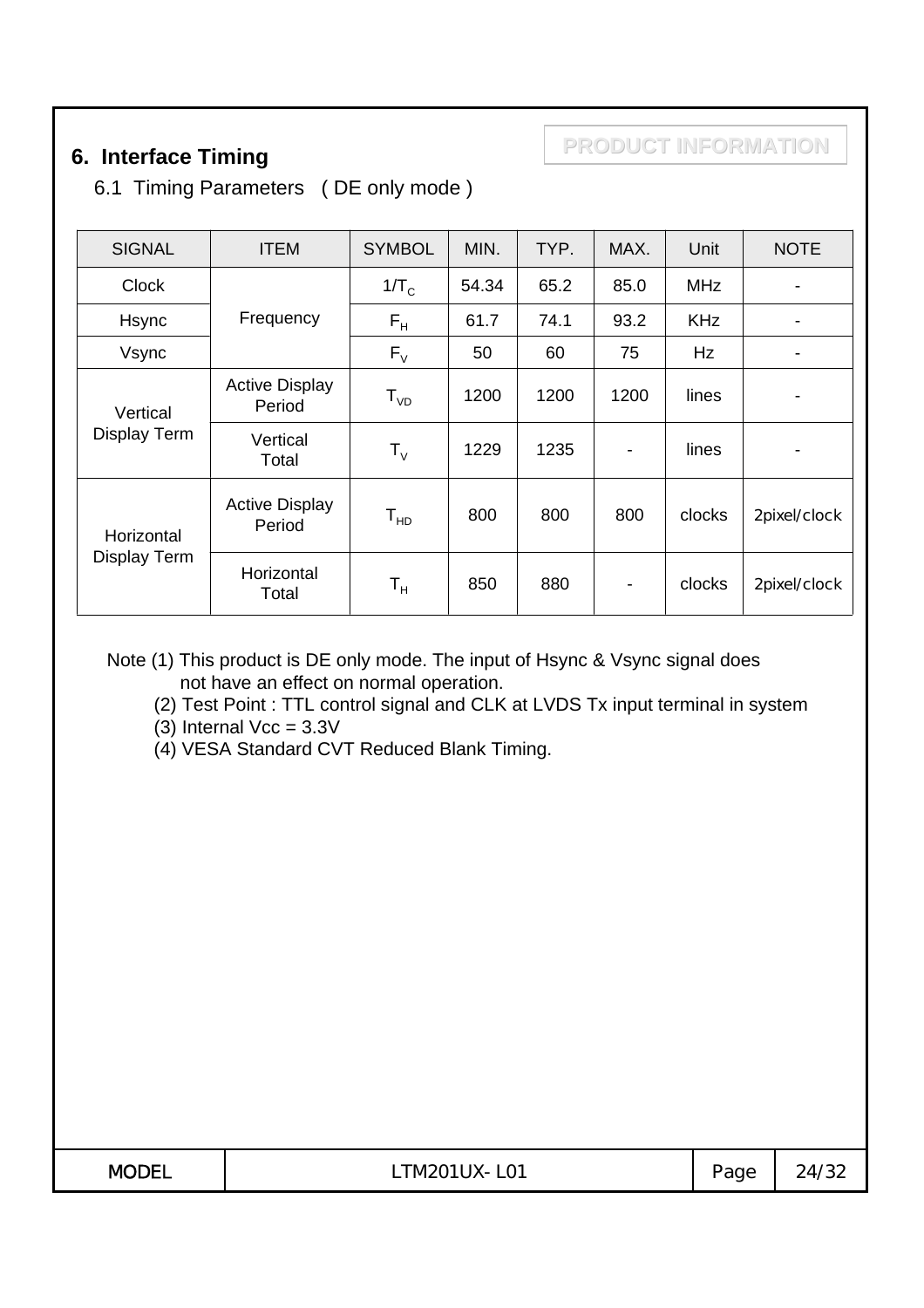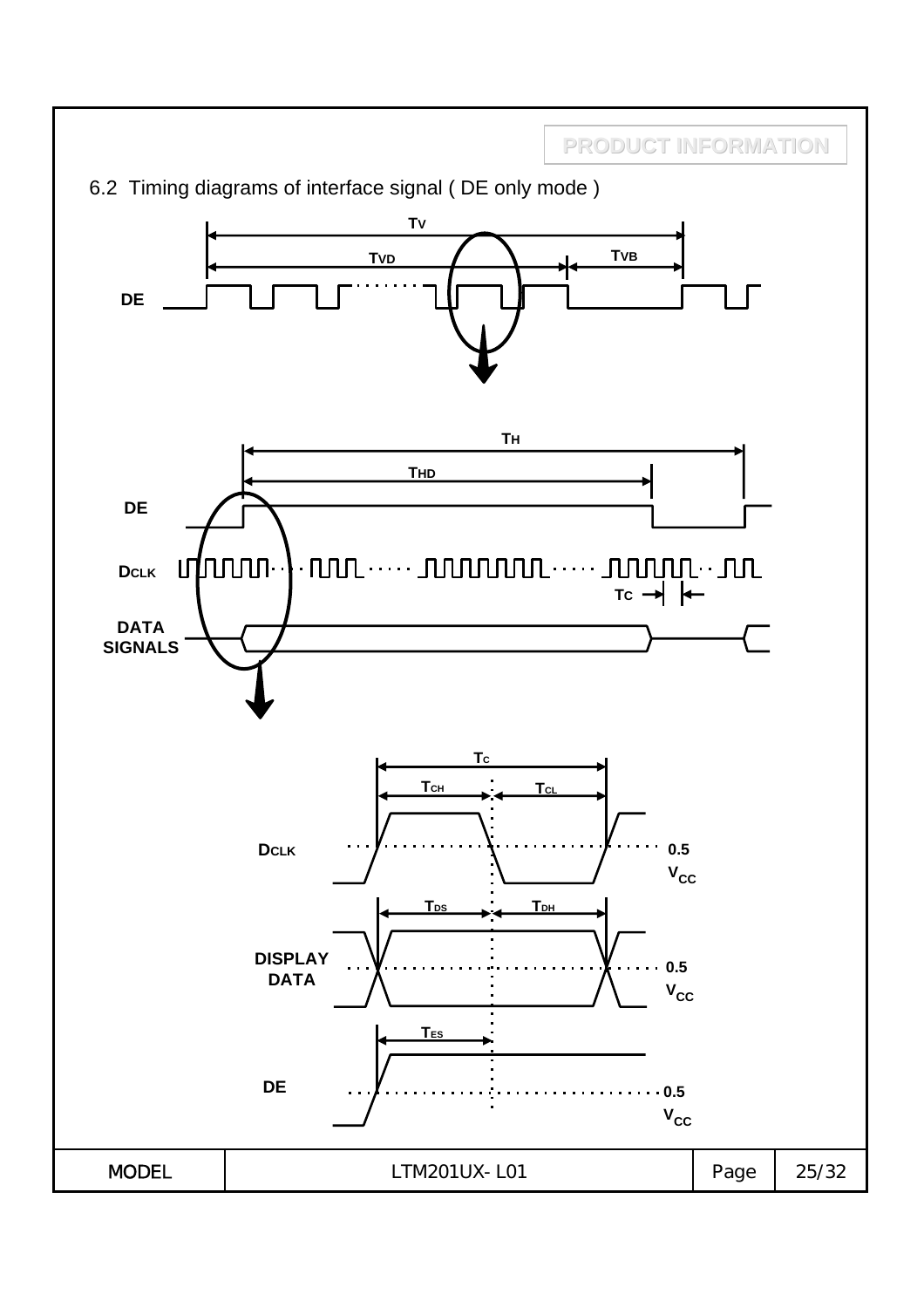#### 6.3 Power ON/OFF Sequence

To prevent a latch-up or DC operation of the LCD Module, the power on/off sequence should be as the diagram below.

**PRODUCT INFORMATION**

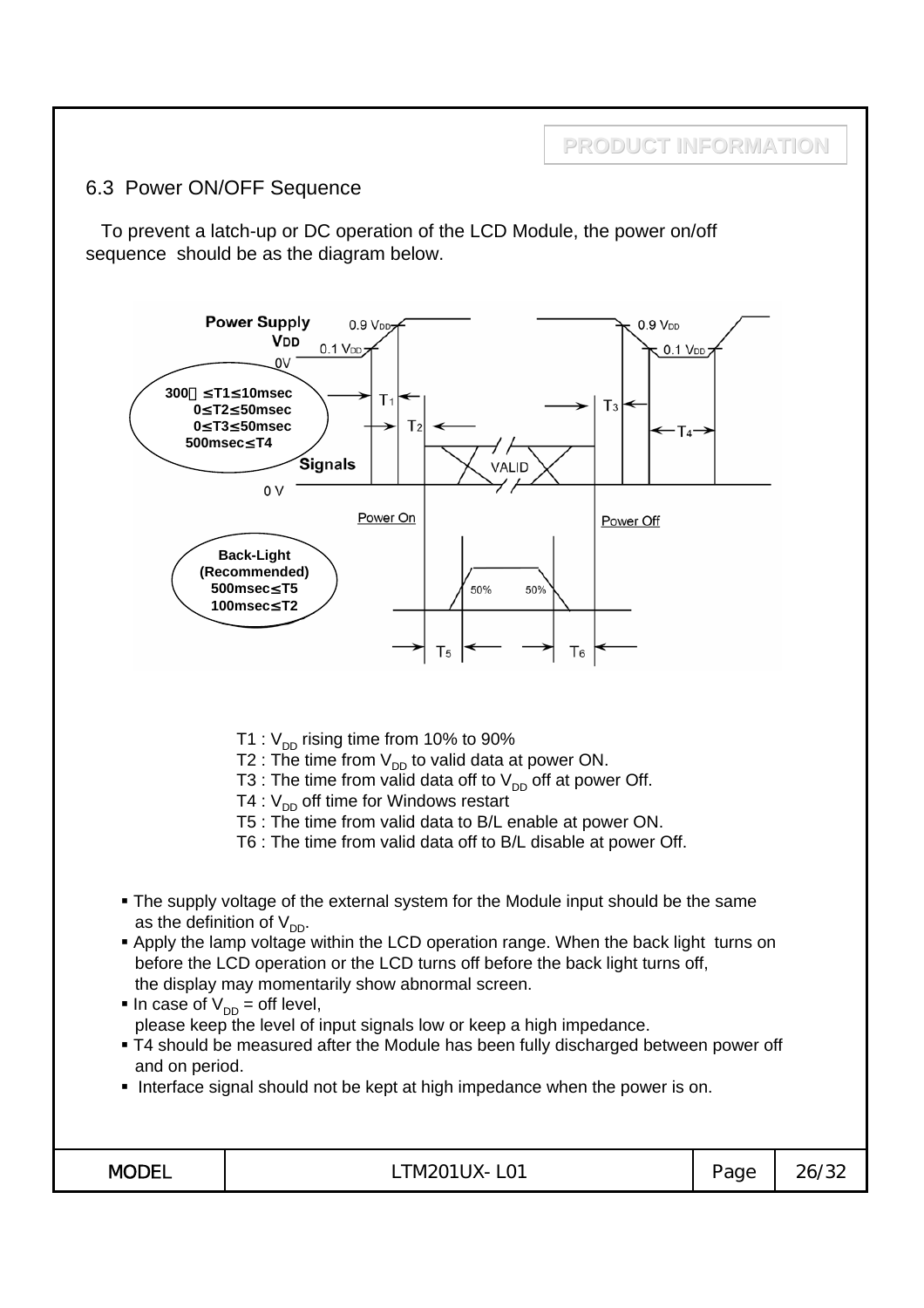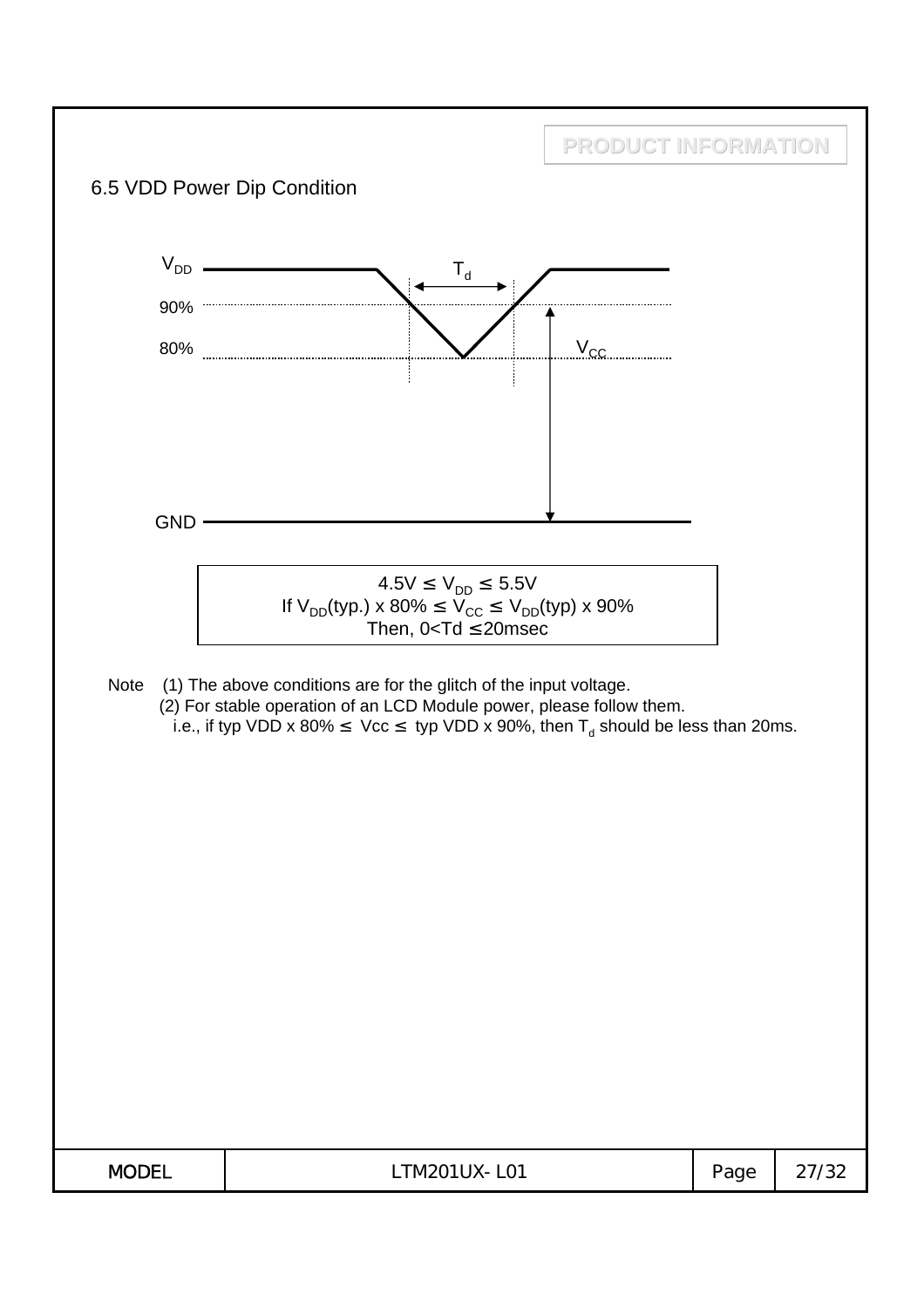[ Refer to the next page ]

**7. Outline Dimension PRODUCT INFORMATION**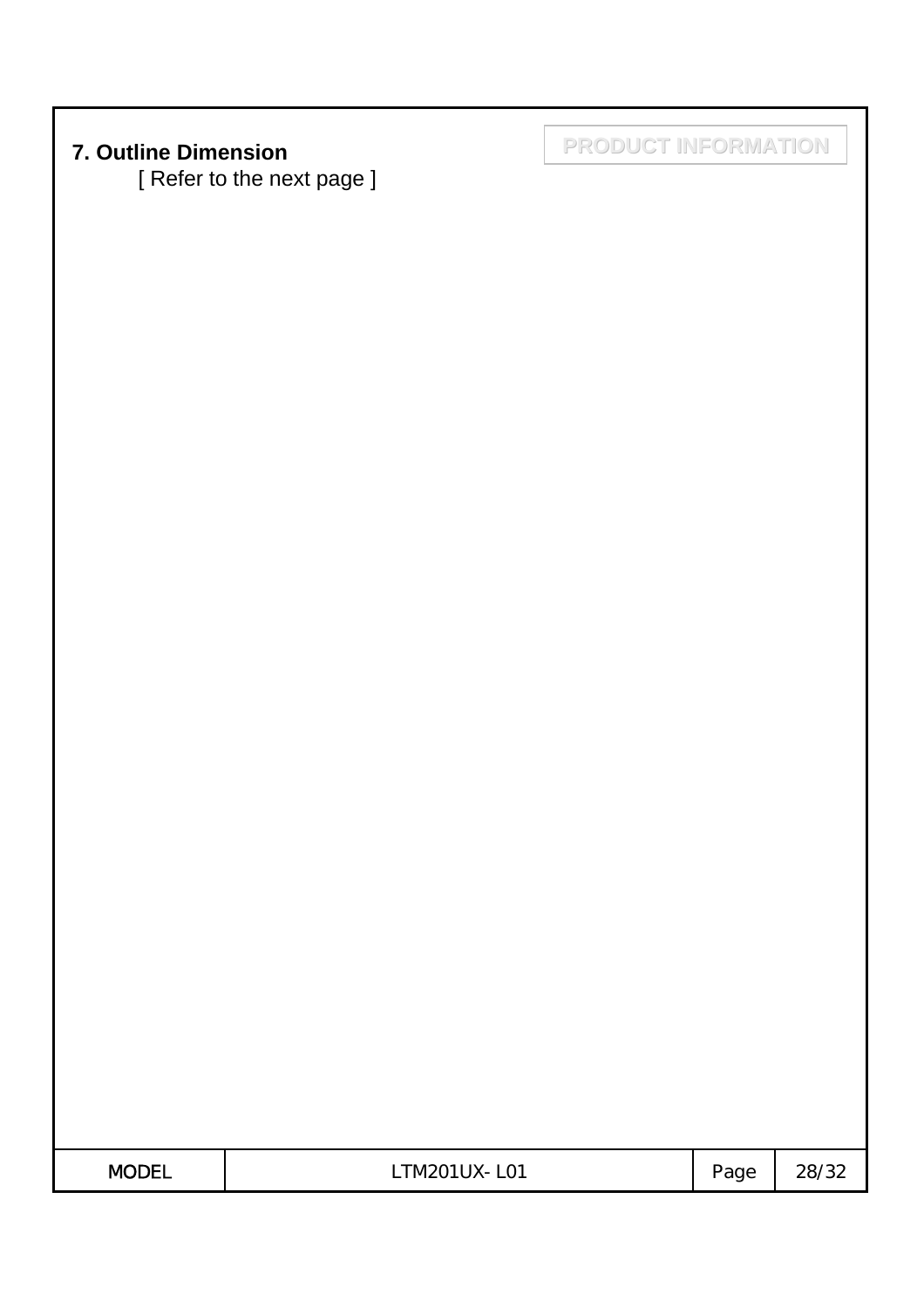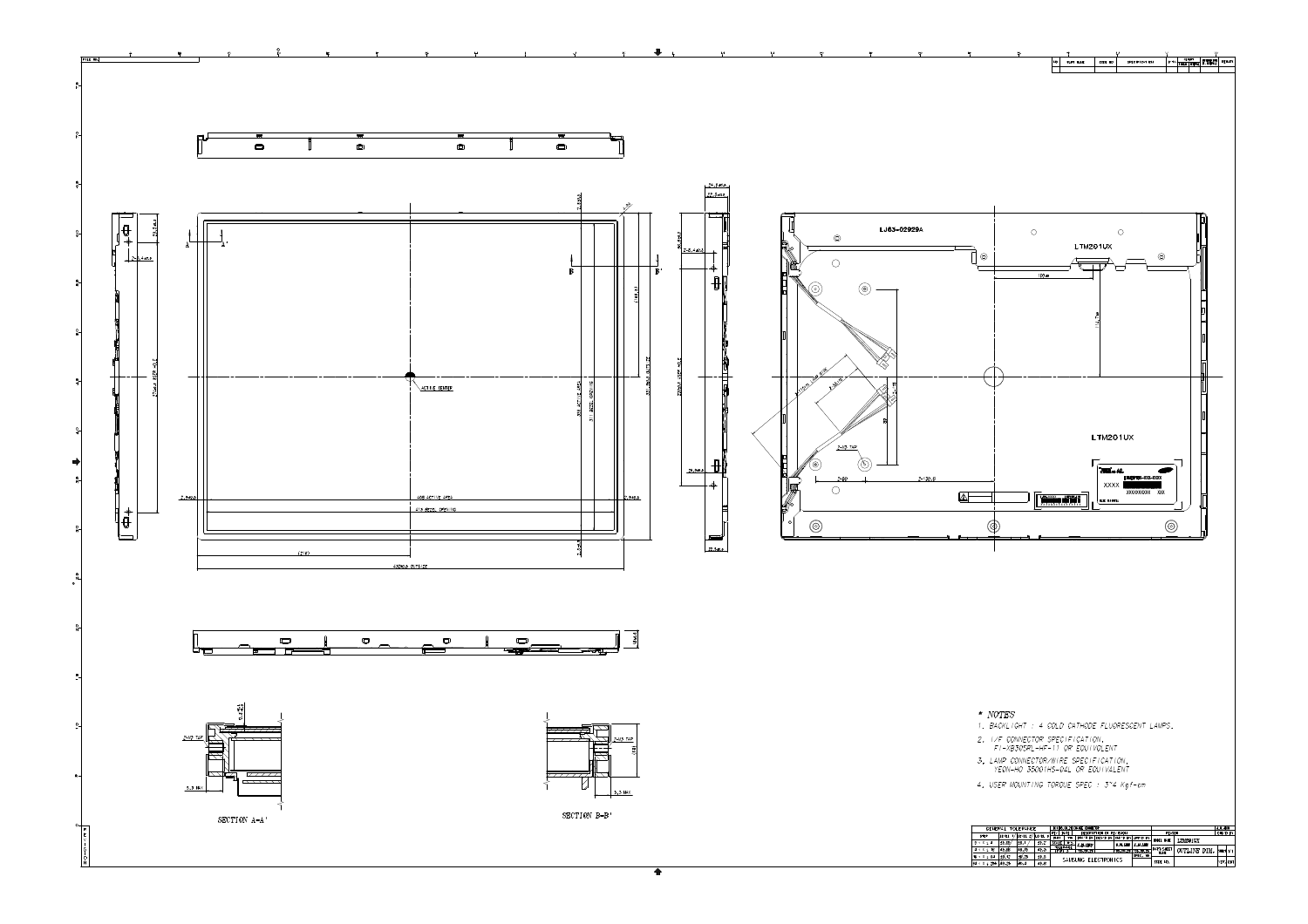#### **8. General Precautions**

## **PRODUCT INFORMATION**

#### 8.1 Handling

- (a) When the module is assembled, it should be attached to the system firmly using all mounting holes. Be careful not to twist and bend the module.
- (b) Because the inverter uses high voltages, it should be disconnected from power source before it is assembled or disassembled.
- (c) Refrain from strong mechanical shock and / or any force to the module. In addition to damage, it may cause improper operation or damage to the module and CCFT back light.
- (d) Note that polarizer films are very fragile and could be damaged easily. Do not press or scratch the surface harder than a HB pencil lead.
- (e) Wipe off water droplets or oil immediately. If you leave the droplets for a long time, staining or discoloration may occur.
- (f) If the surface of the polarizer is dirty, clean it using absorbent cotton or soft cloth.
- (g) Desirable cleaners are water, IPA (Isopropyl Alcohol) or Hexane. Do not use Ketone type materials (ex. Acetone), Ethyl alcohol, Toluene, Ethyl acid or Methyl chloride. It might cause permanent damage to the polarizer due to chemical reaction.
- (h) If the liquid crystal material leaks from the panel, it should be kept away from the eyes or mouth . In case of contact with hands, legs or clothes, it must be washed away with soap thoroughly.
- (i) Protect the Module from static, or the CMOS Gate Array IC would be damaged.
- (j) Use finger-stalls with soft gloves in order to keep display clean during the incoming inspection and assembly process.
- (k) Do not disassemble the Module.
- (l) Do not pull or fold the lamp wire.
- (m) Do not adjust the variable resistor located on the Module.
- (n) Protection film for polarizer on the Module should be slowly peeled off just before use so that the electrostatic charge can be minimized.
- (o) Pins of I/F connector should not be touched directly with bare hands.

| 200T<br>ו-נונ<br><b>NUL</b> | $\mathsf{I}\mathsf{V}$<br>L <sub>01</sub><br>-N/F<br>VI201<br>$\sim$ $\sim$<br>— <b>1</b> 1 v<br>ັ | aue<br>ີ | 30<br>_∠ט יי |
|-----------------------------|----------------------------------------------------------------------------------------------------|----------|--------------|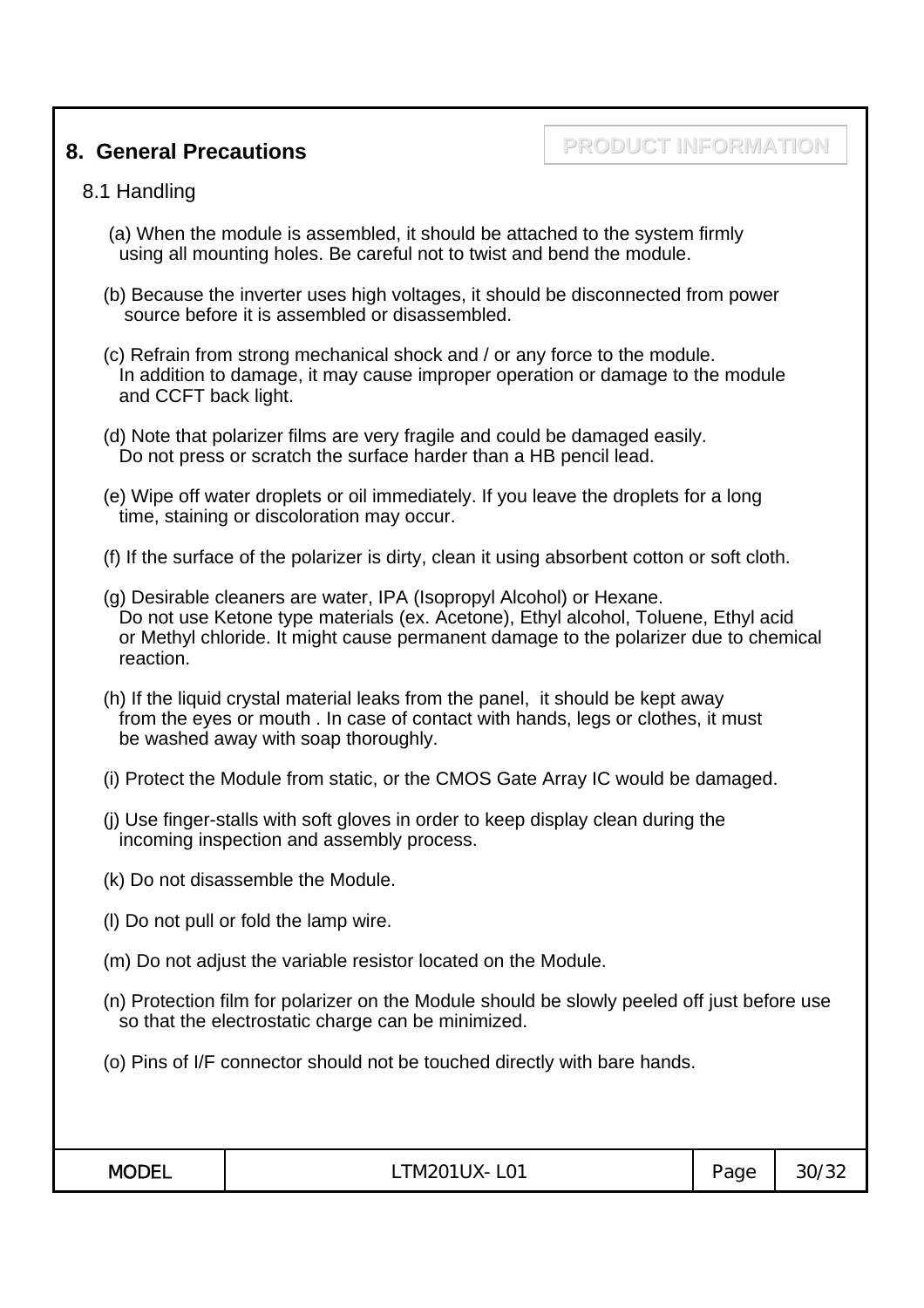#### 8.2 Storage

- (a) Do not leave the Module in high temperature, and high humidity for a long time. It is highly recommended to store the Module with temperature from 0 to 35 and relative humidity of less than 70%.
- (b) Do not store the TFT-LCD Module in direct sunlight.
- (c) The Module should be stored in a dark place. It is prohibited to apply sunlight or fluorescent light in storing.

#### 8.3 Operation

- (a) Do not connect or disconnect the Module in the "Power On" condition.
- (b) Power supply should always be turned on/off by the item 6.3 "Power on/off sequence"
- (c) Module has high frequency circuits. Sufficient suppression to the electromagnetic interference should be done by system manufacturers. Grounding and shielding methods may be important to minimize the interference.
- (d) The cable between the back light connector and its inverter power supply should be connected directly with a minimized length. A longer cable between the back light and the inverter may cause lower luminance of lamp(CCFT) and may require higher startup voltage(Vs).
- 8.4 Operation Condition Guide
	- (a) The LCD product should be operated under normal conditions. Normal condition is defined as below;
		- Temperature :  $20 \pm 15$
		- Humidity :  $65 \pm 20\%$
		- Display pattern : continually changing pattern (Not stationary)
	- (b) If the product will be used in extreme conditions such as high temperature, humidity, display patterns or operation time etc.., It is strongly recommended to contact SEC for Application engineering advice. Otherwise, its reliability and function may not be guaranteed. Extreme conditions are commonly found at Airports, Transit Stations, Banks, Stock market, and Controlling systems.

| 200T<br><b>MC</b><br>-- | $\overline{1}$<br>— <b>1</b><br>M20<br>- ∧∪ .<br>∟∪⊥<br>- 1 | $\overline{\phantom{a}}$<br>$\sim$<br>□<br>$\overline{\phantom{a}}$<br>uч | $\sim$<br>$\sim$<br>ັ |
|-------------------------|-------------------------------------------------------------|---------------------------------------------------------------------------|-----------------------|
|-------------------------|-------------------------------------------------------------|---------------------------------------------------------------------------|-----------------------|